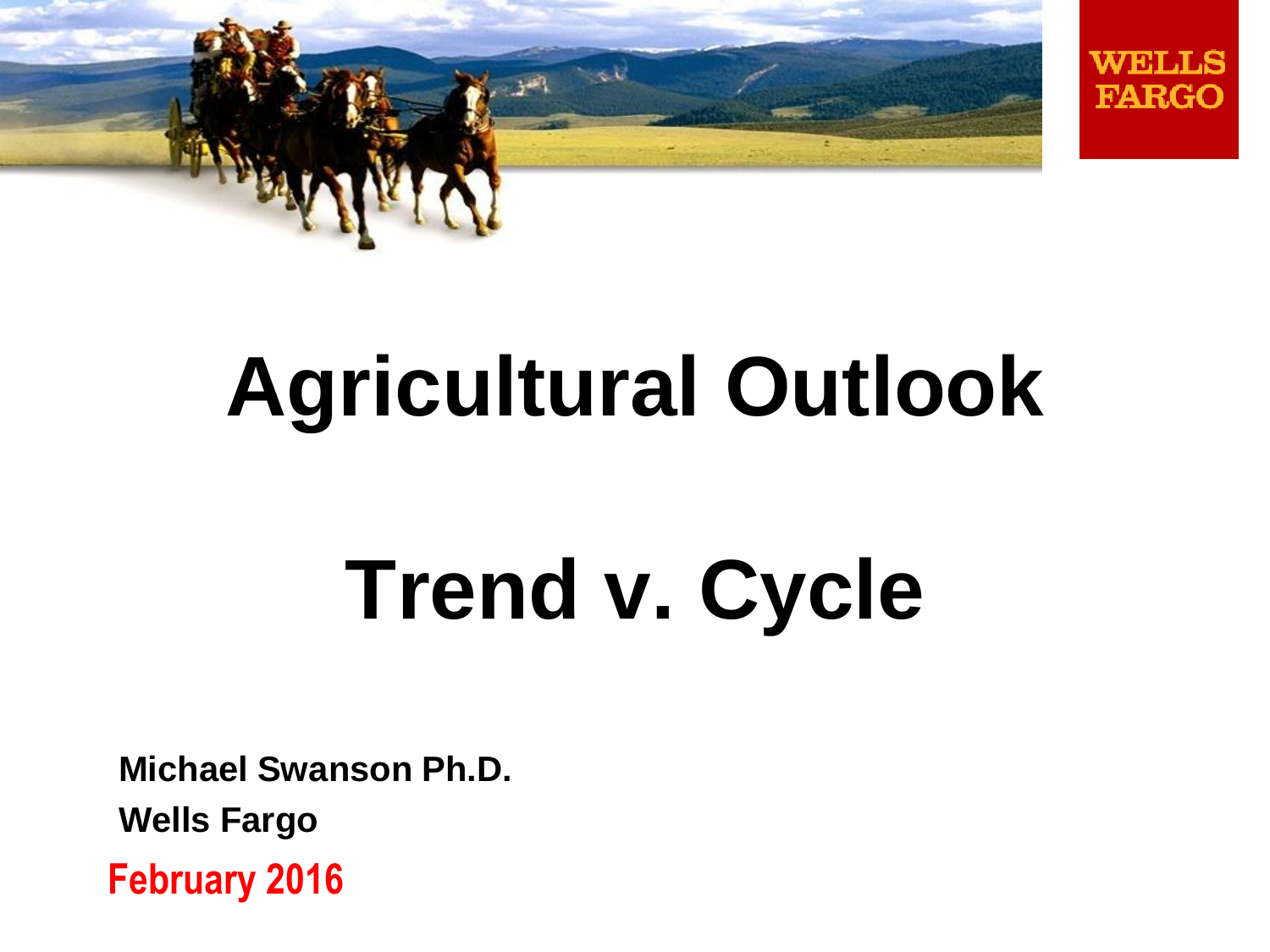# **Everything is connected**

# **we just don't see how.**

**Connection corollary: Nothing natural moves in a straight line**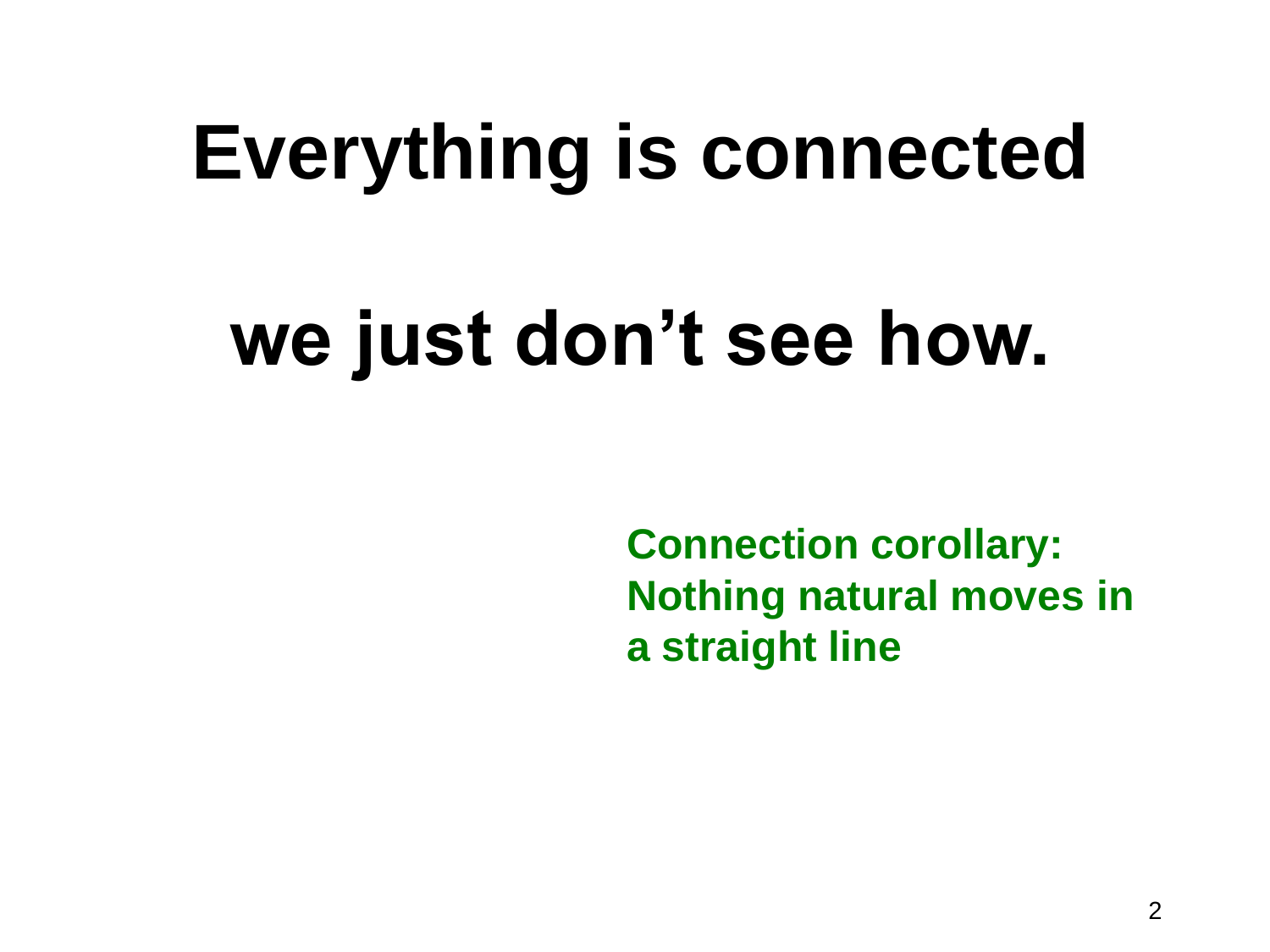## **Loops create cycles**

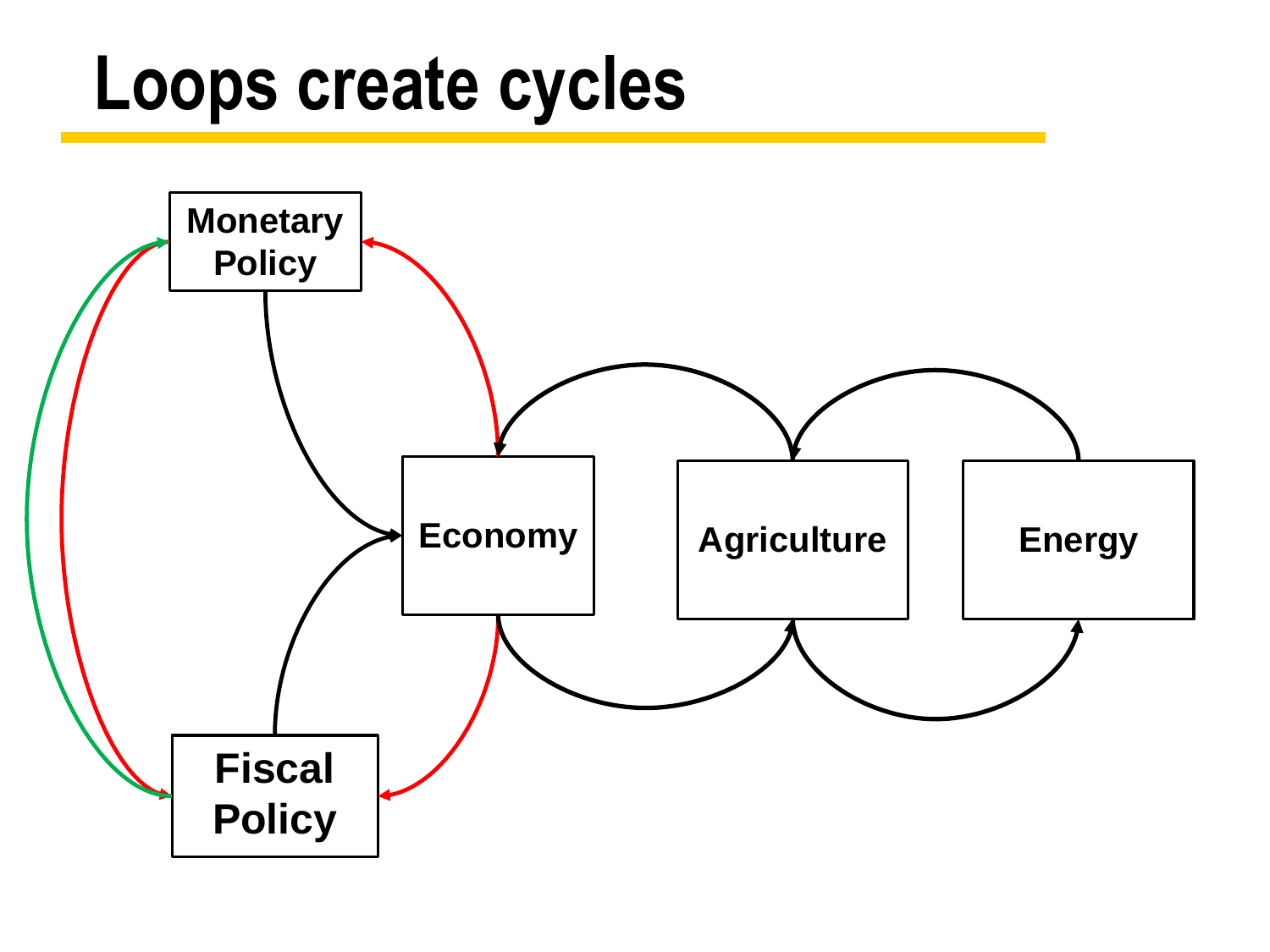#### **A single loop … from a subsystem**

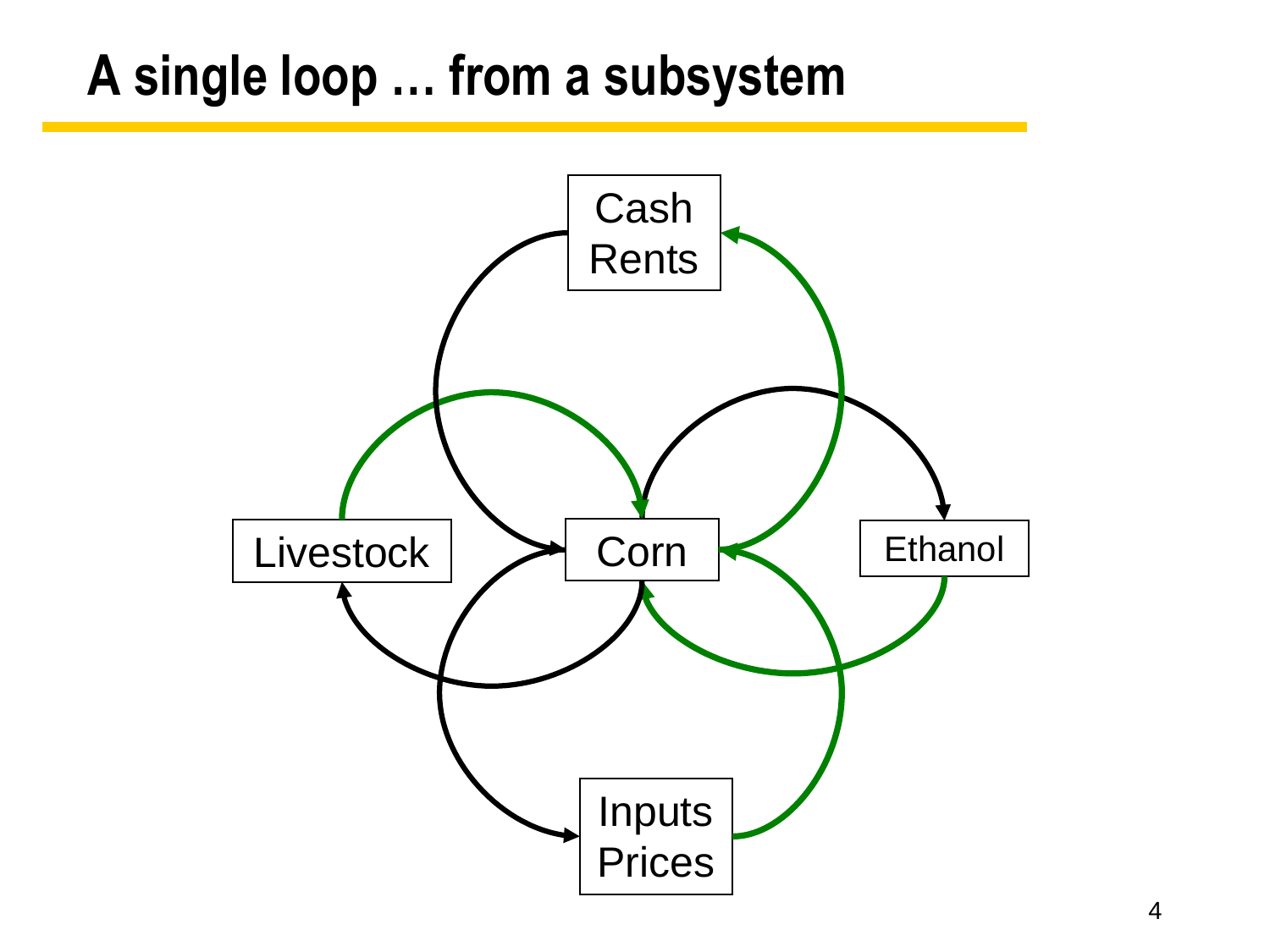# **Is there a "crisis" in agriculture?**

# **Earning less income**

- **Revenues**
- **Expenses**

# **Figure 1 Trend v. Cycle**

- **Reasonable expectations**
- Did the system really change?

# **Is insurance "mispriced"**

- Compared to what
- **Sleeping with the government**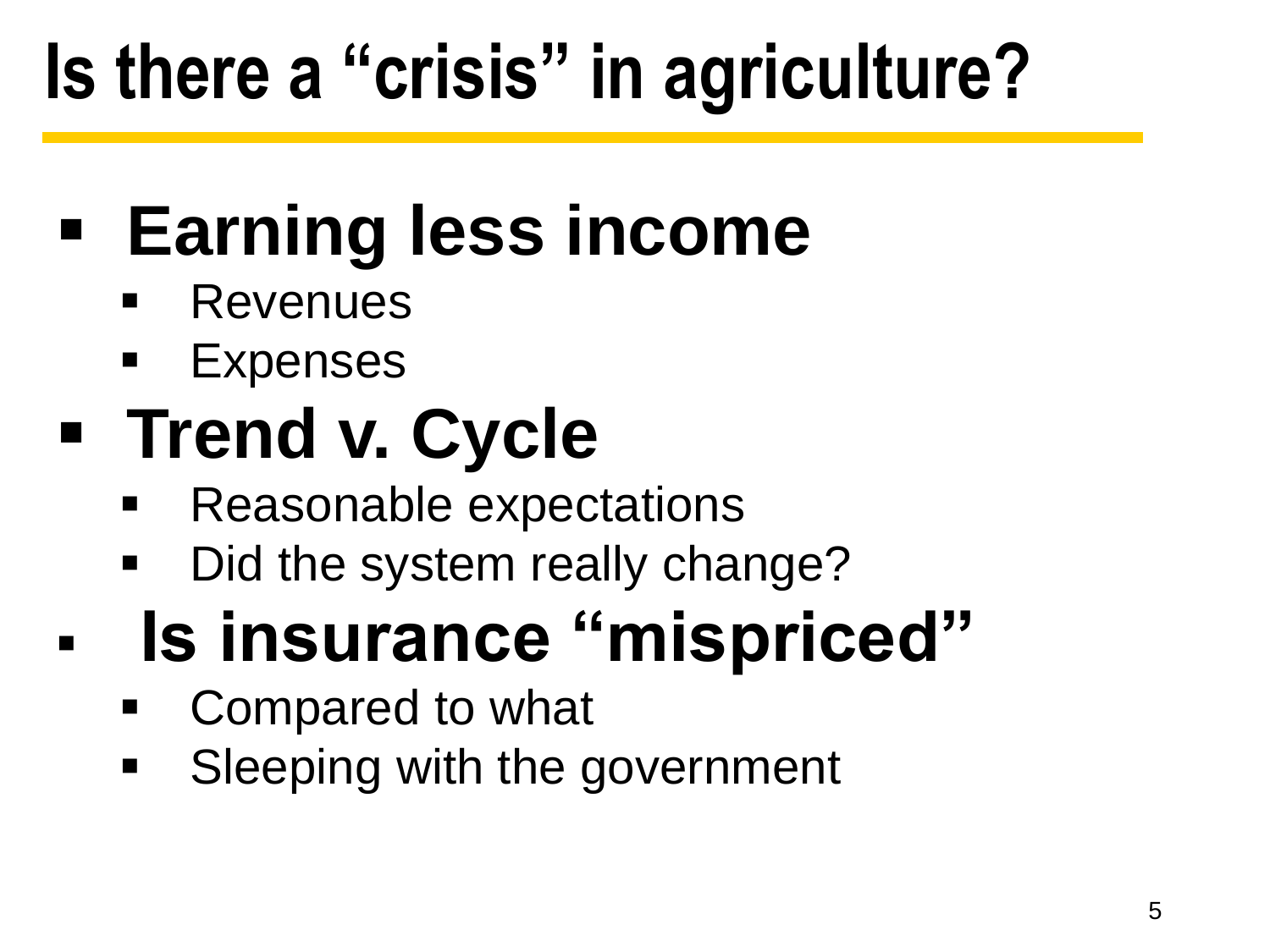#### **Every number depends on which side you approach it from**

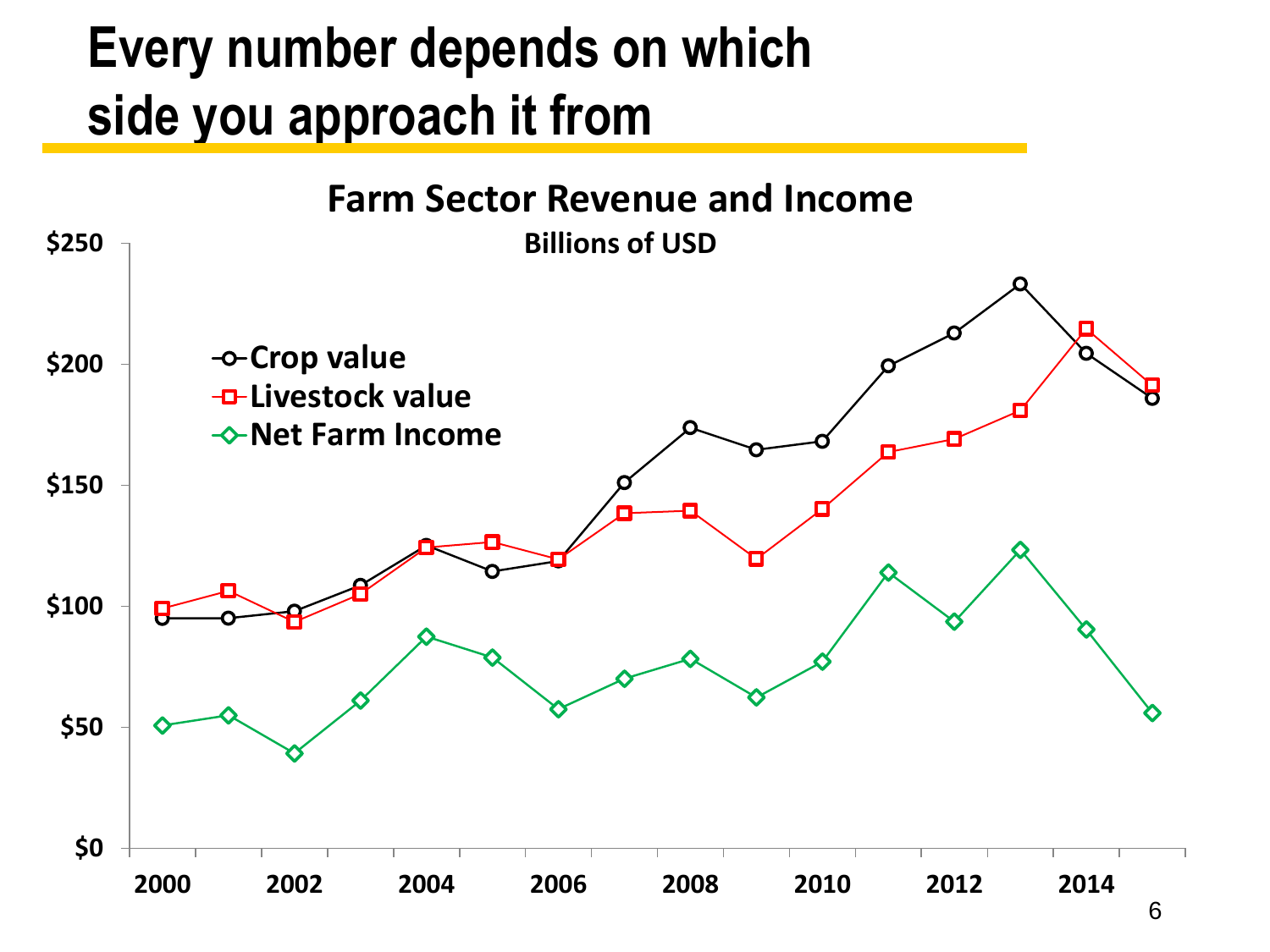# **Who gets paid what?**

# **Why do they get paid that?**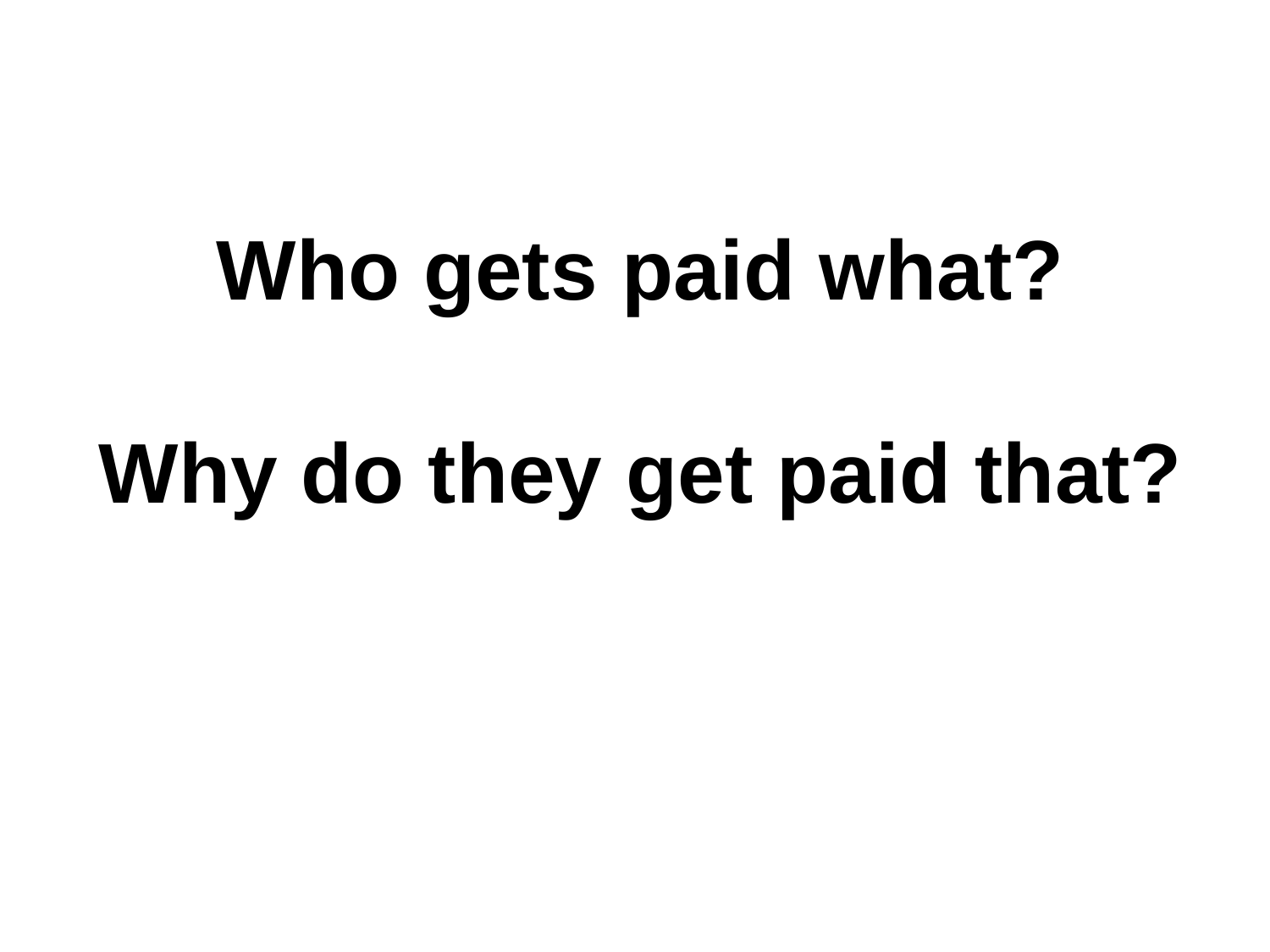## **Substituting technology for labor**

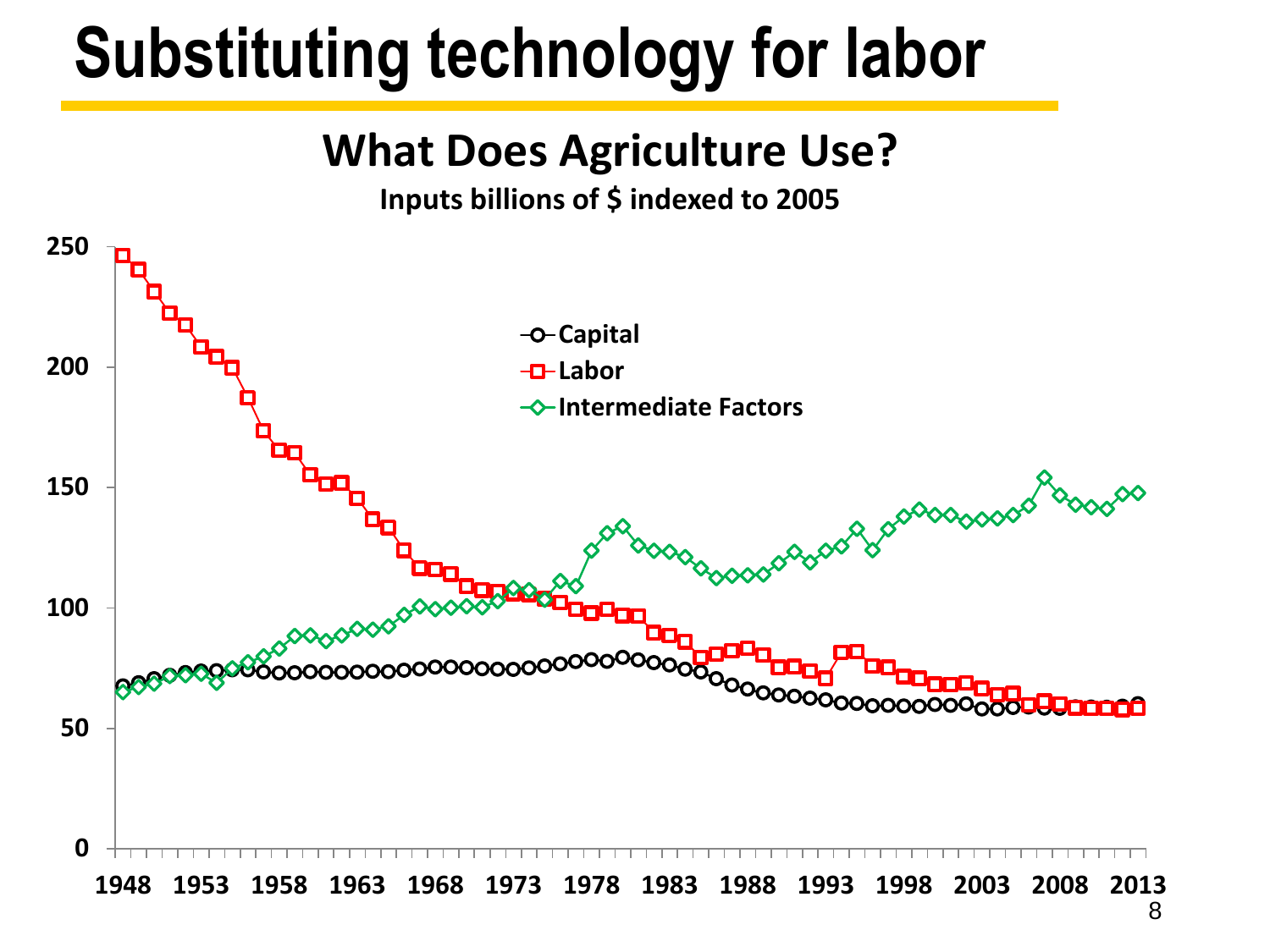## **Technology is not constant**

**Ratio: Bushels Produced / Bushels of Seed Corn**

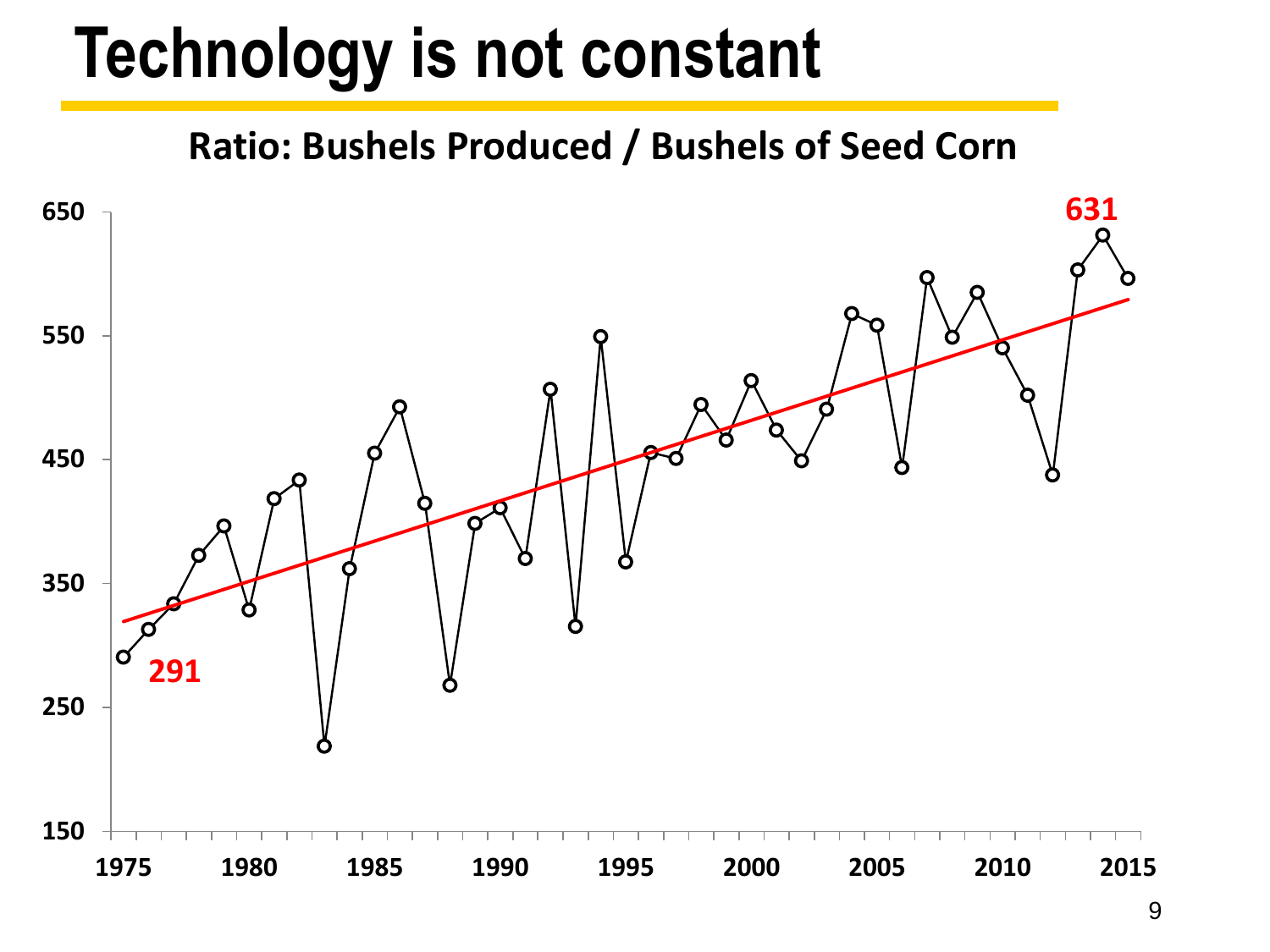#### **You only get paid for what you brought to the transaction**

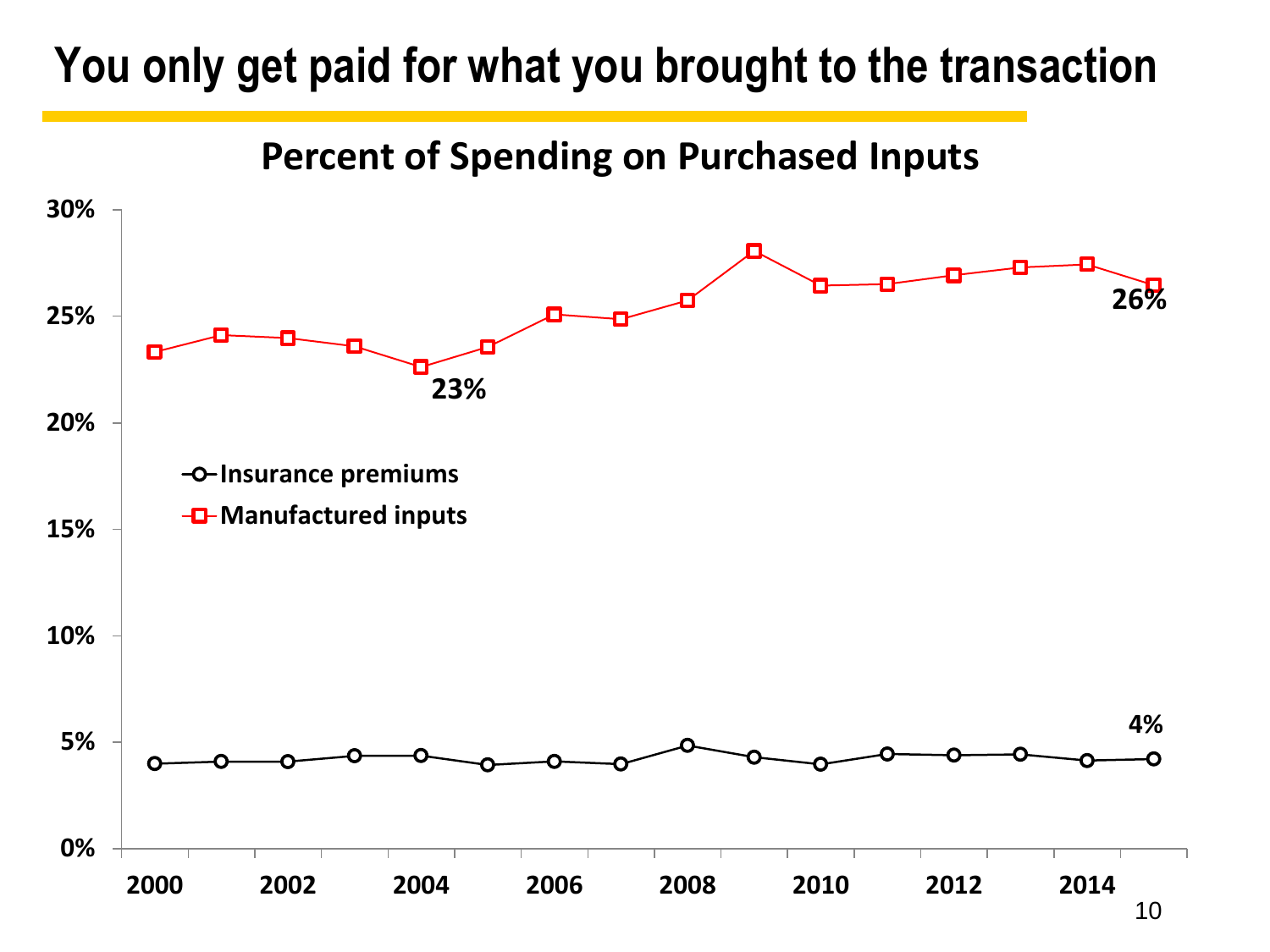# **Three macro drivers to watch**

## **Interest rates/exchange rates**

- **Key relationships**
- **Relative growth**

# **China growth**

- **Reasonable expectations**
- **How much volatility should we expect?**

# **Biofuels policy**

- **Energy pricing**
- **Governmental policy**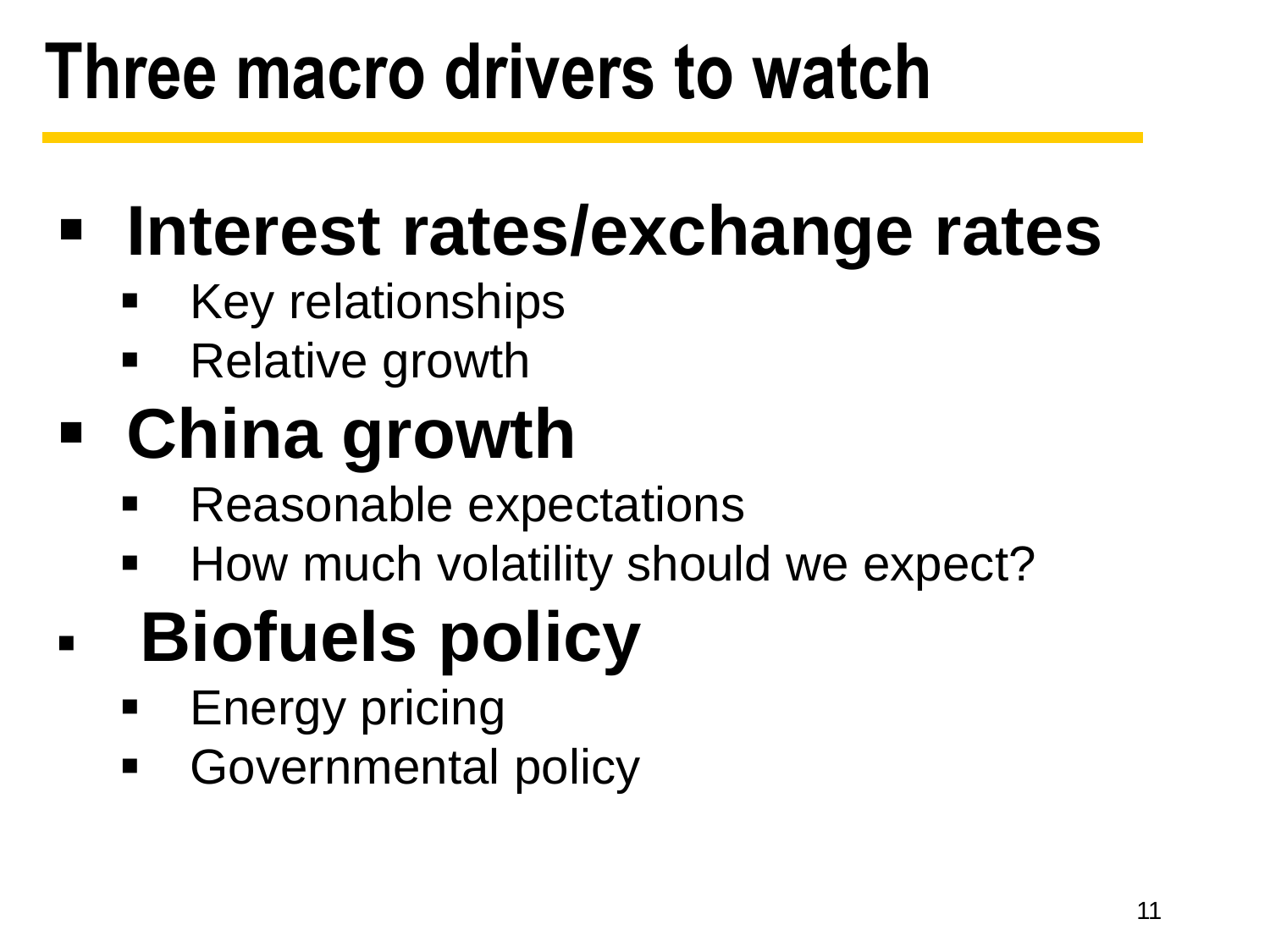## **It is not about us so don't take it personal**



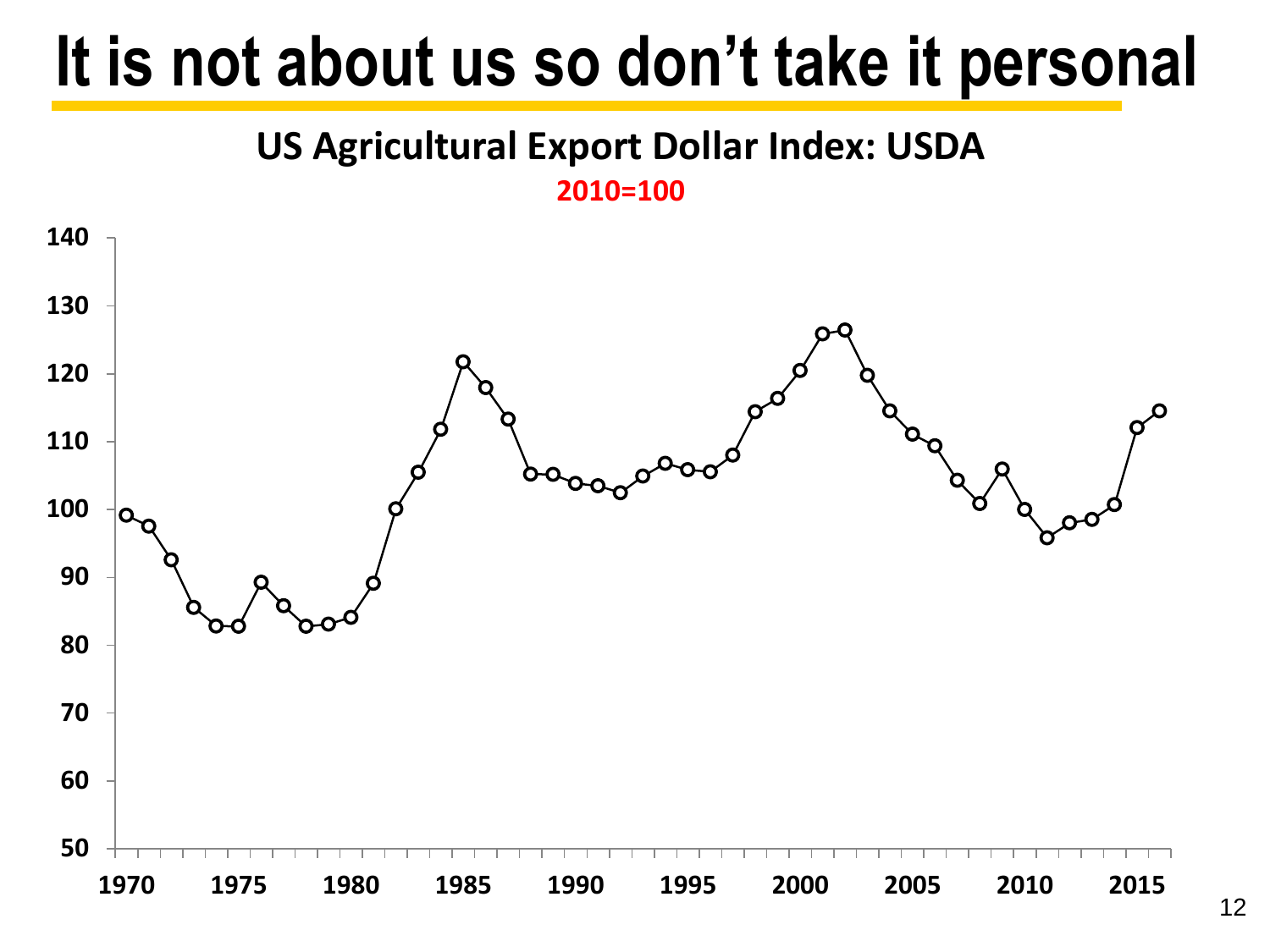## **Top Four Account for 55% of all exports**

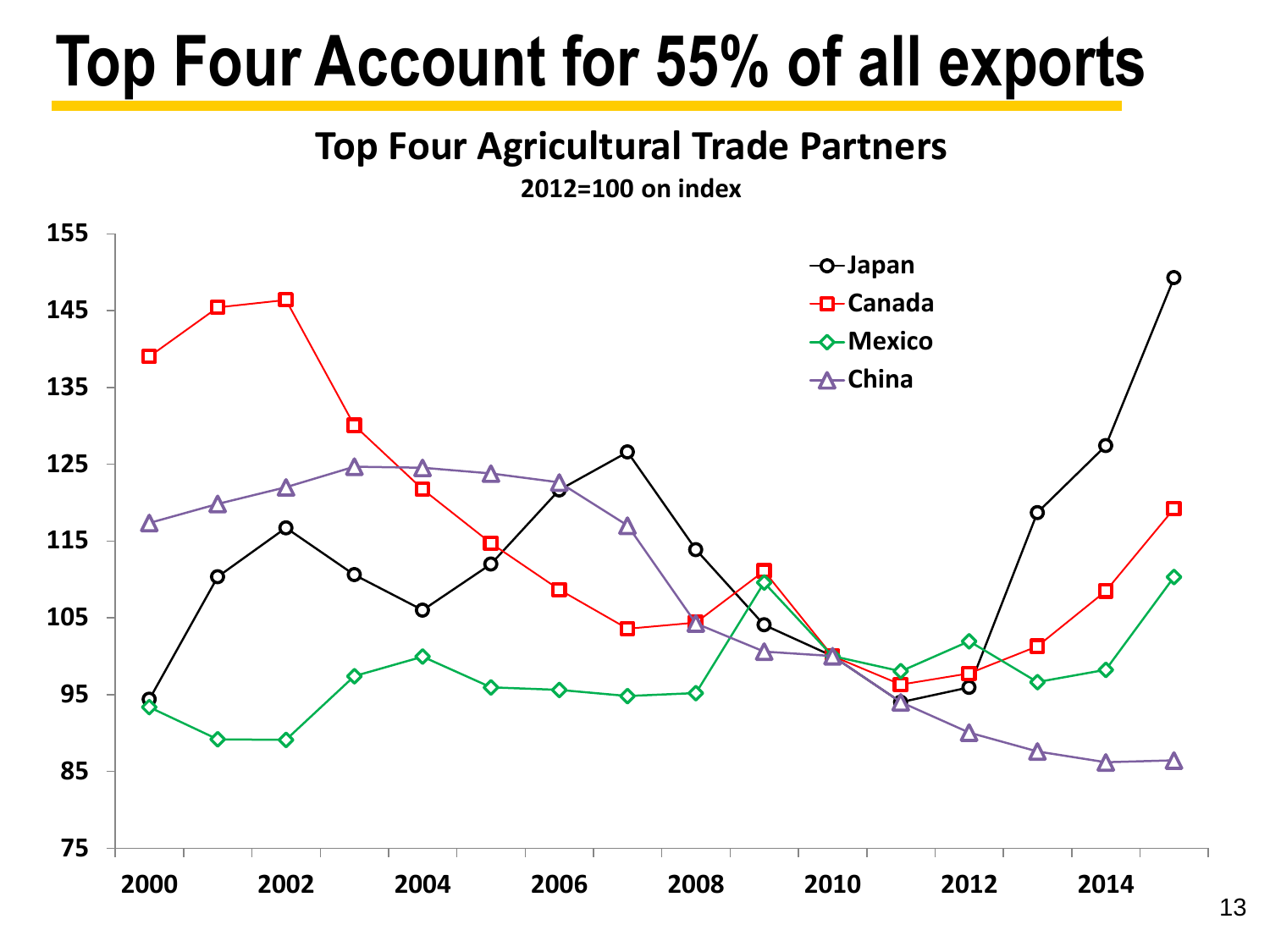### **Relative growth and exchange rates**

#### **Net Trade Balance**

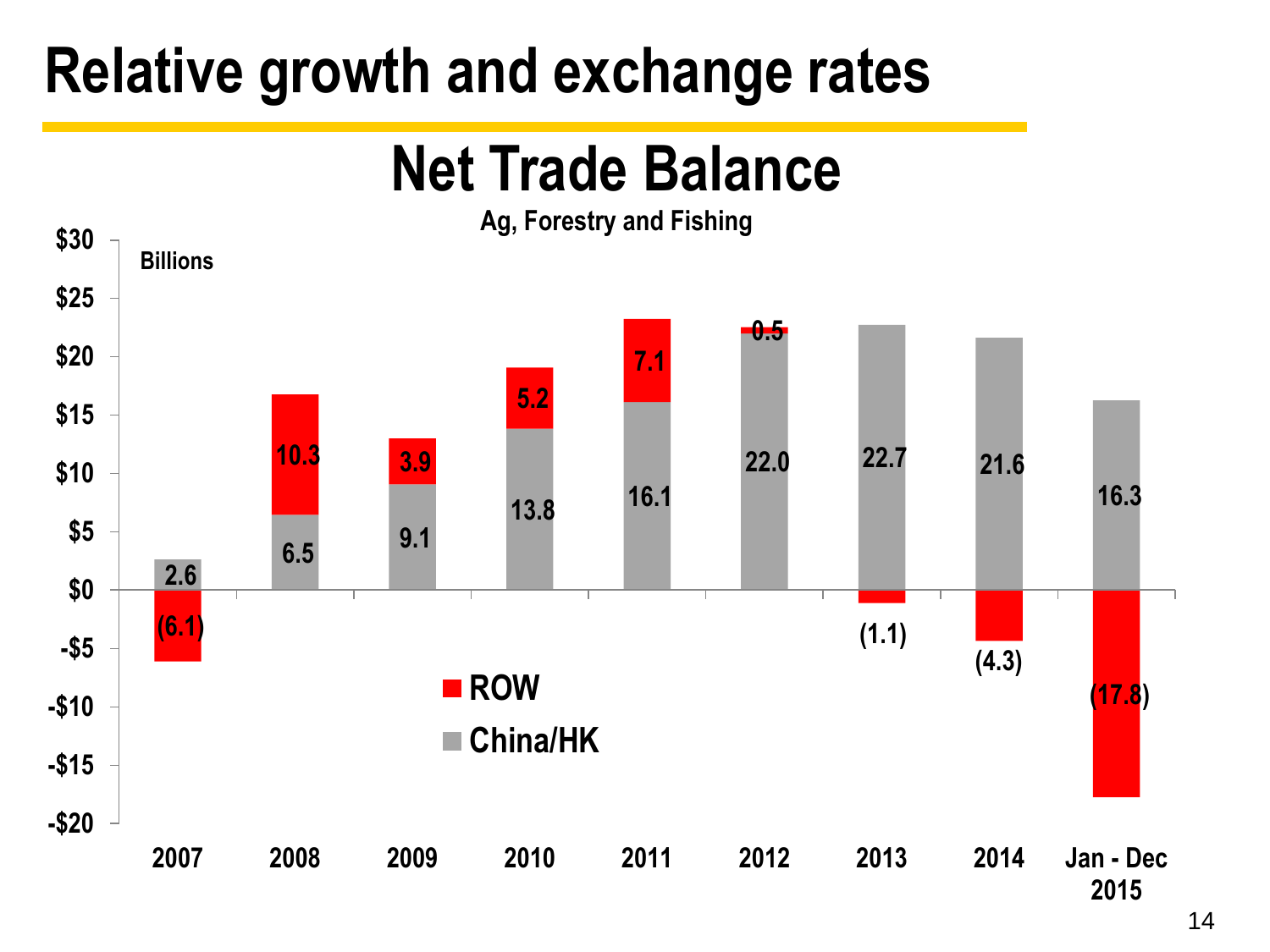## **Global markets will move together**

#### **Whole Milk Powder Pricing**

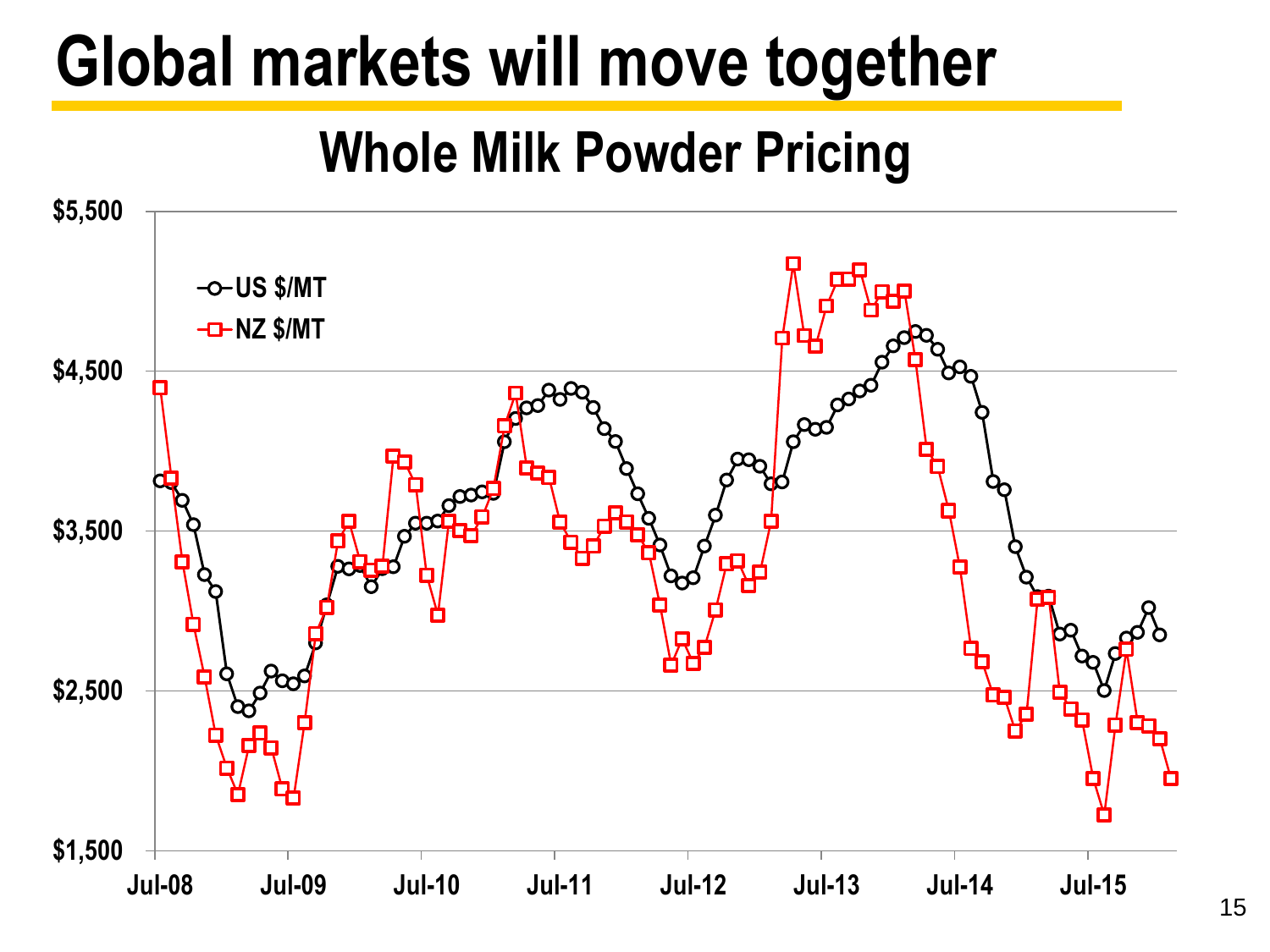# **China and Global Demand**

- **What happened to my happy ending?**
	- **Population and GDP**
	- We did not ask about their response
- **Did relative competitiveness change?**
	- **North America remains dominant**
	- **Pricing is always relative**
- **Technological change**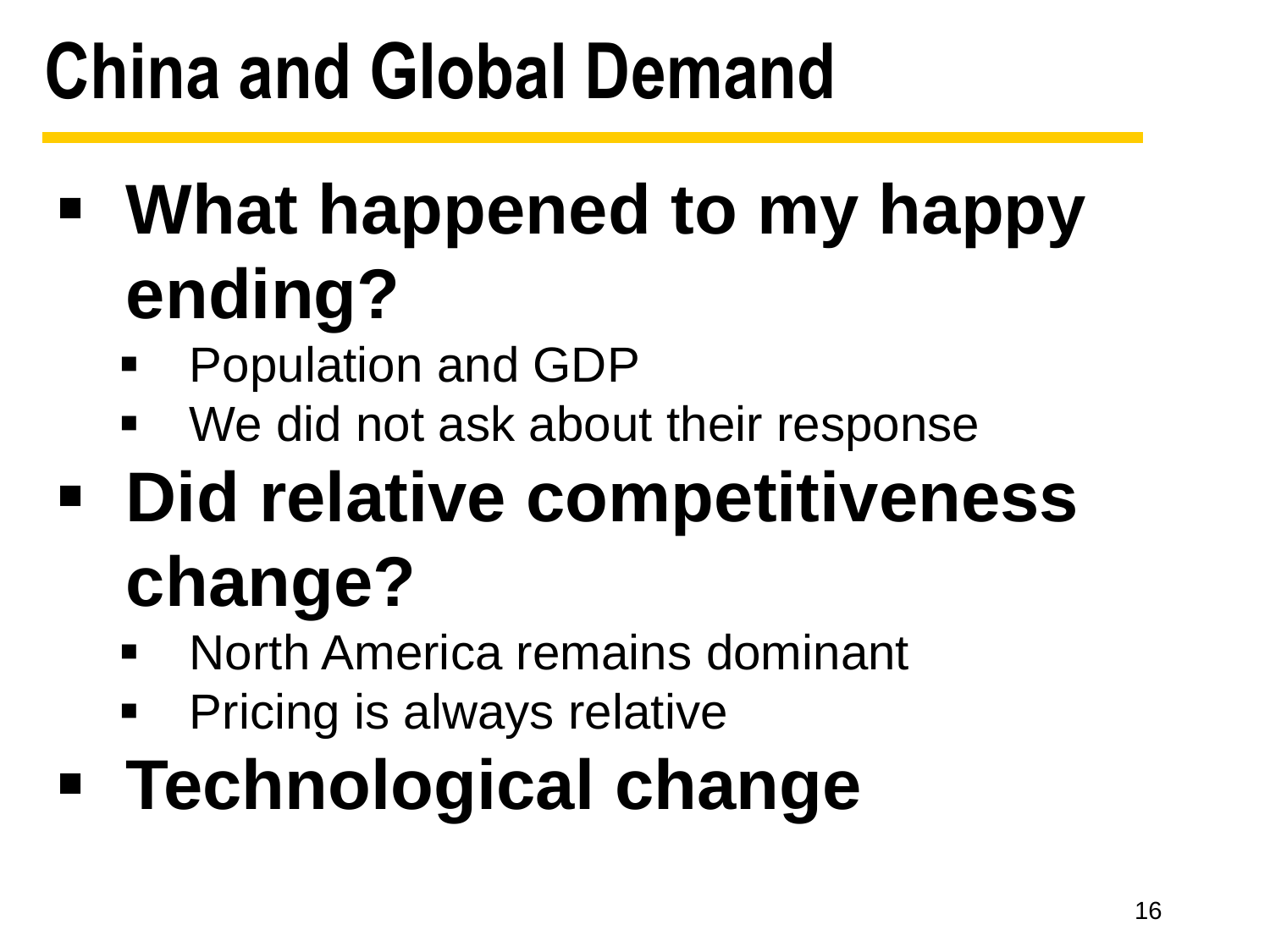### **Dominant trends masking cycles**

#### **Global Trend Factors**

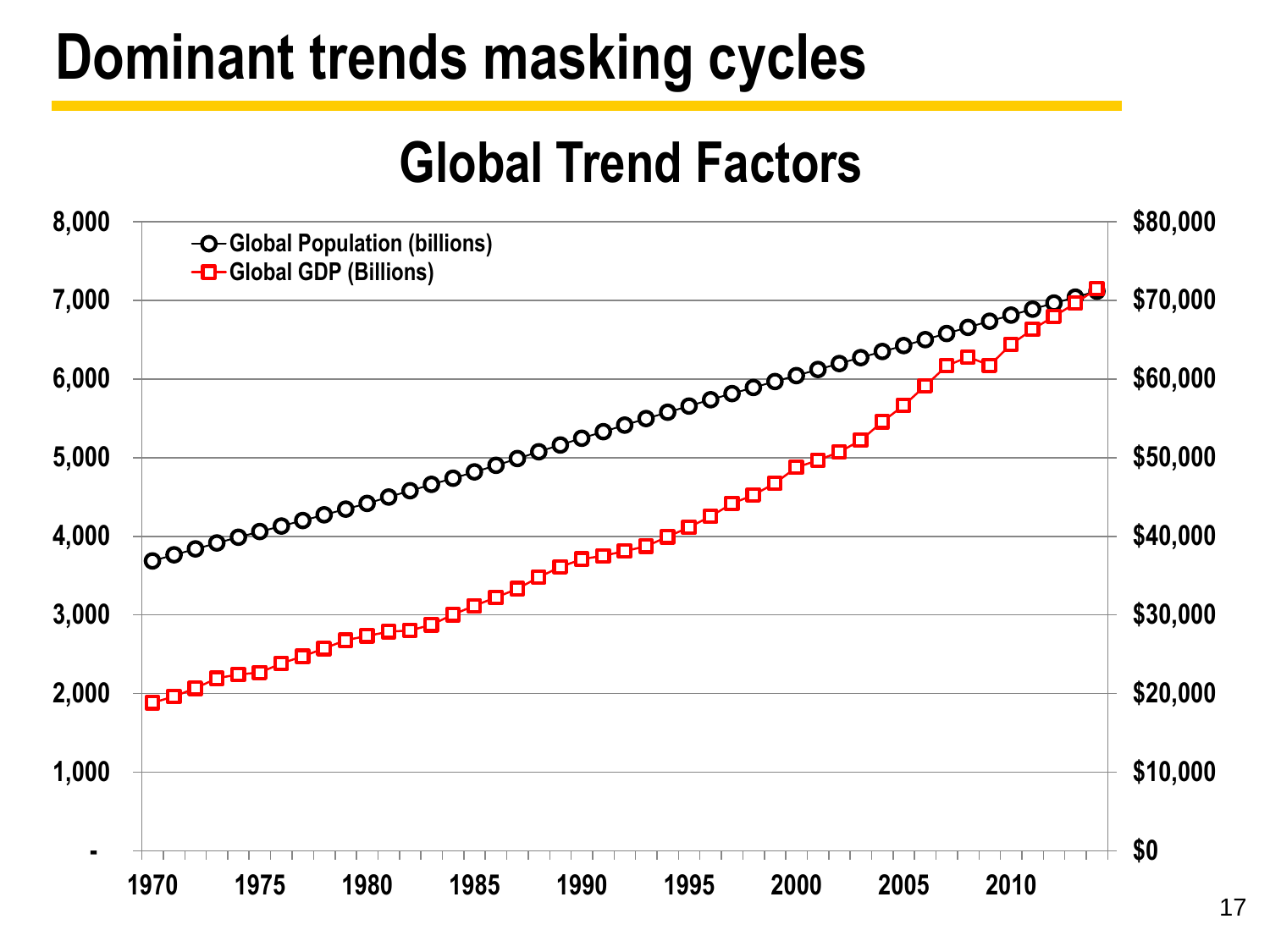### **Smooth landing or tough sledding**



**Year over Year Real Pct Chg**

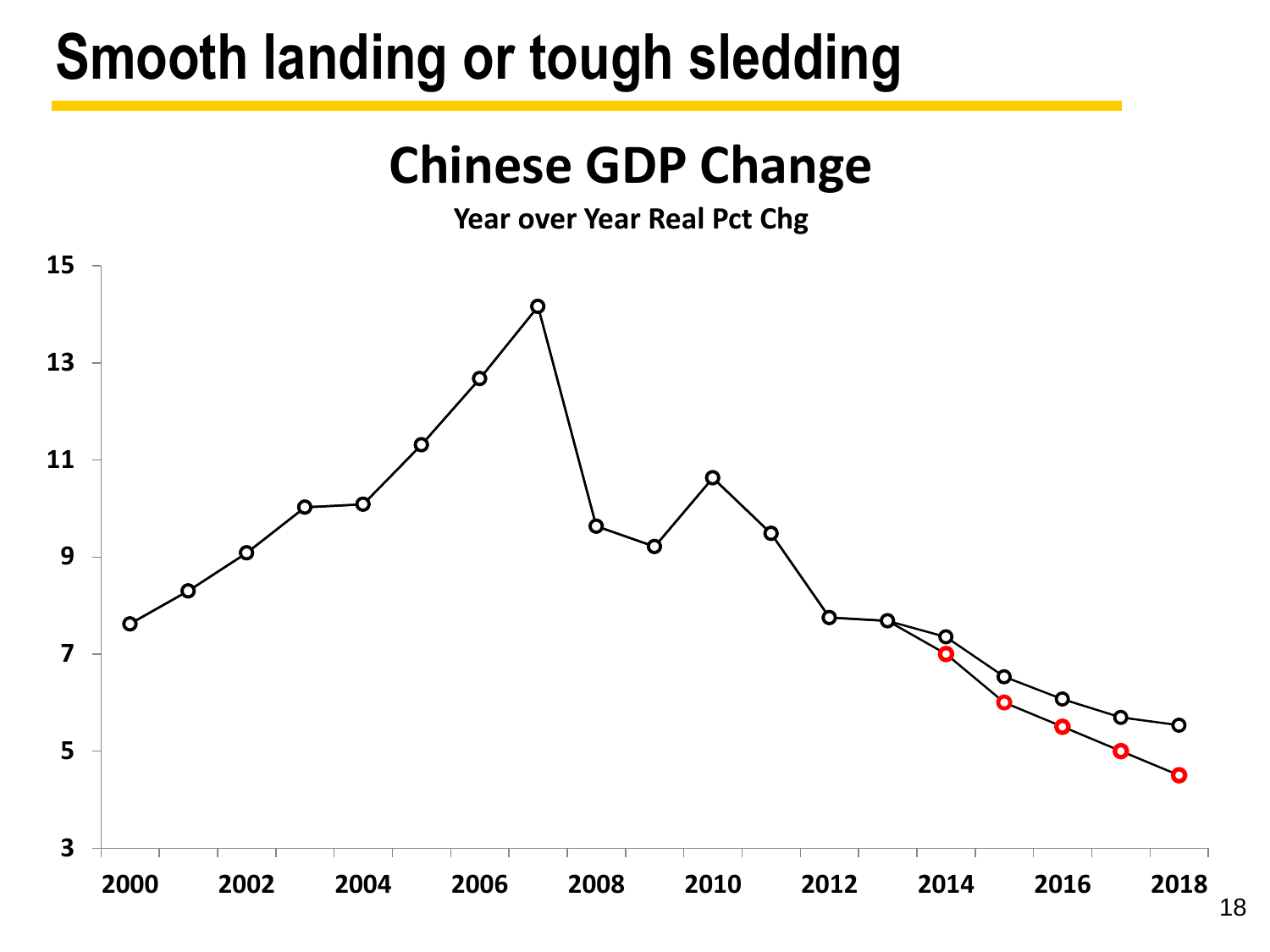### **It was the FSU who lost the battle**

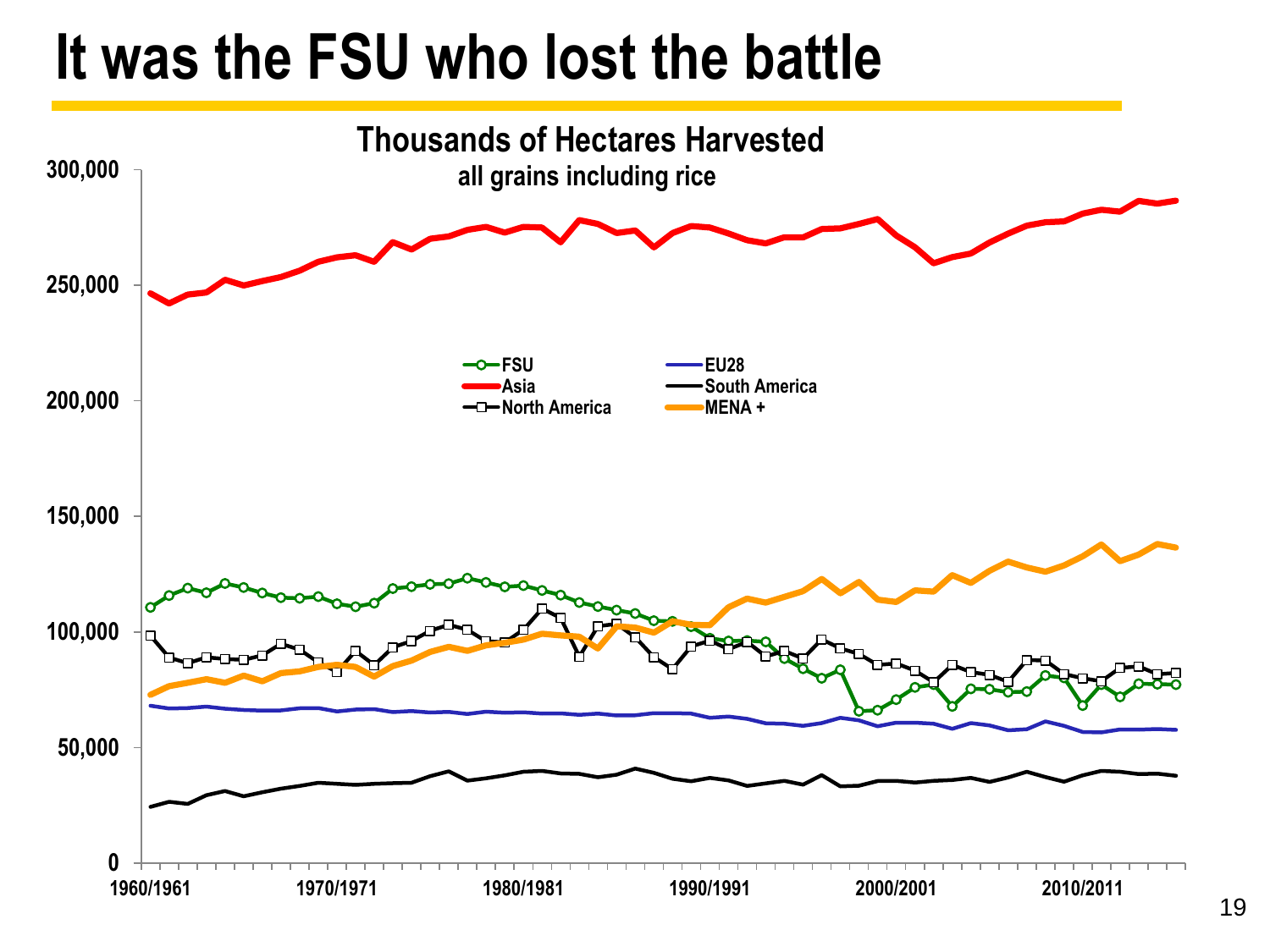#### **You compete on yield – South America leads the change**

**Yield: MT/HA for all grains including rice**

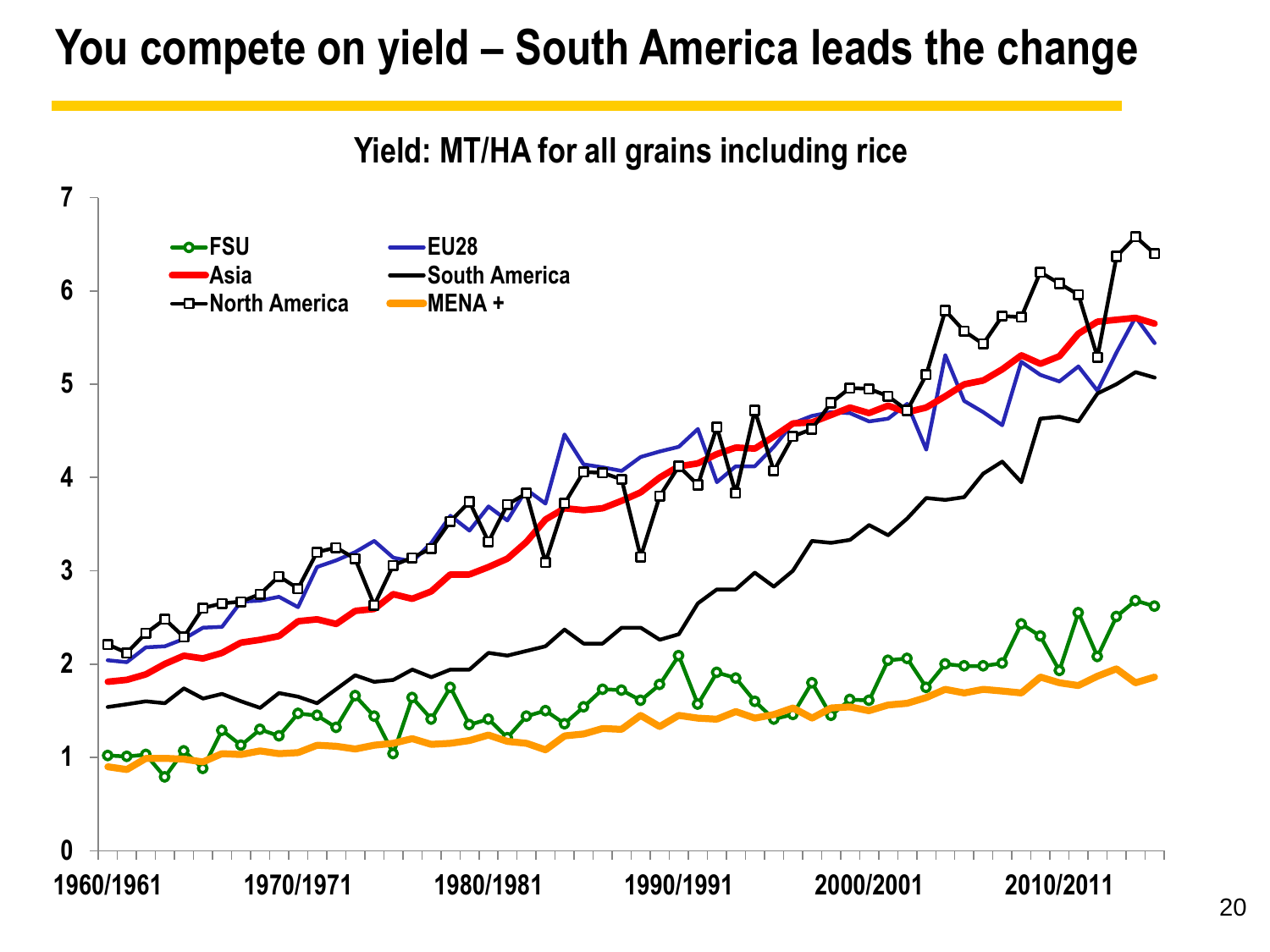#### **Does the world want more grain?**

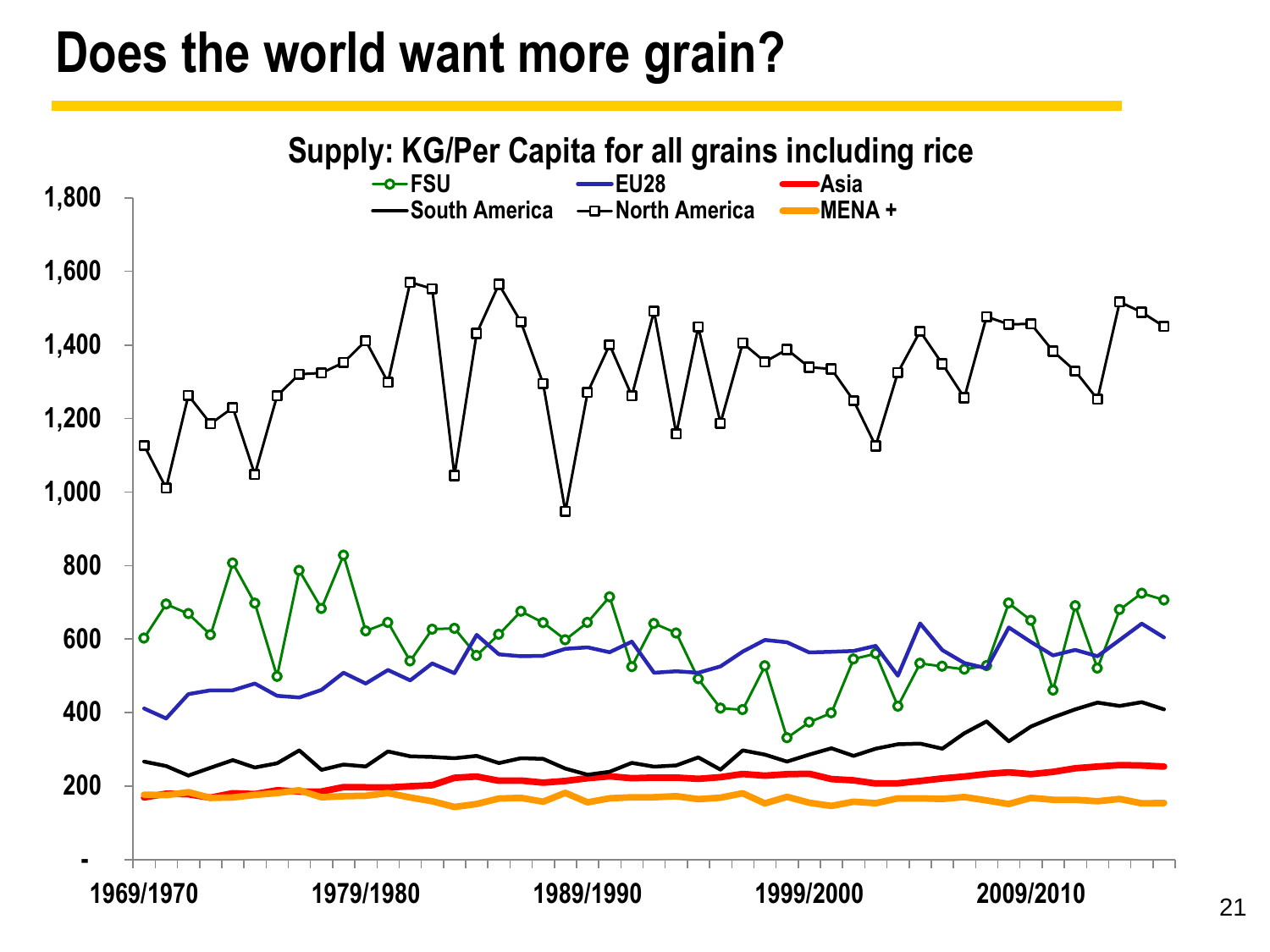#### **Evidently they want more oilseeds**

**Global Supplies Per Capita**

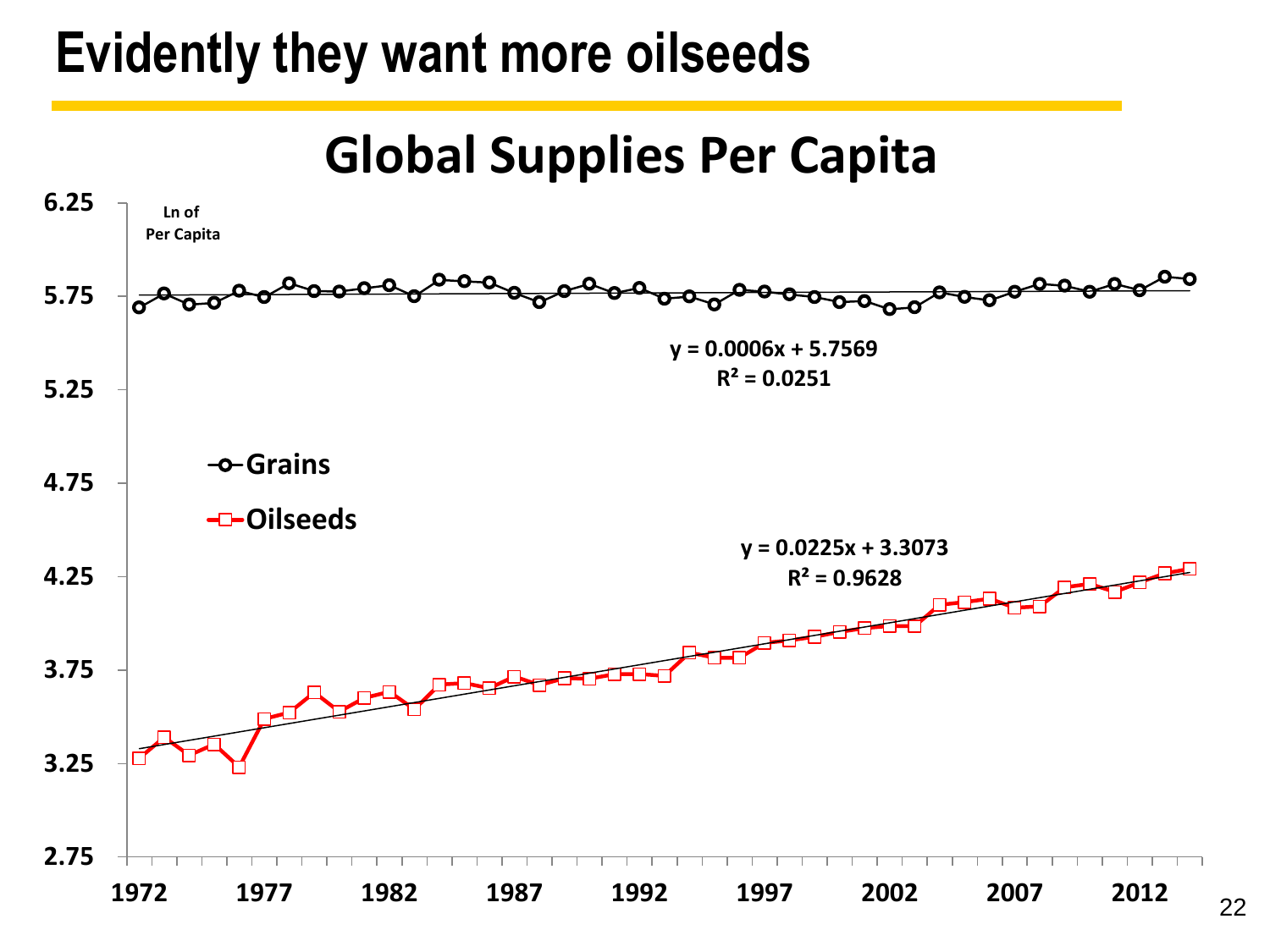#### **Never forget the technological change rate**



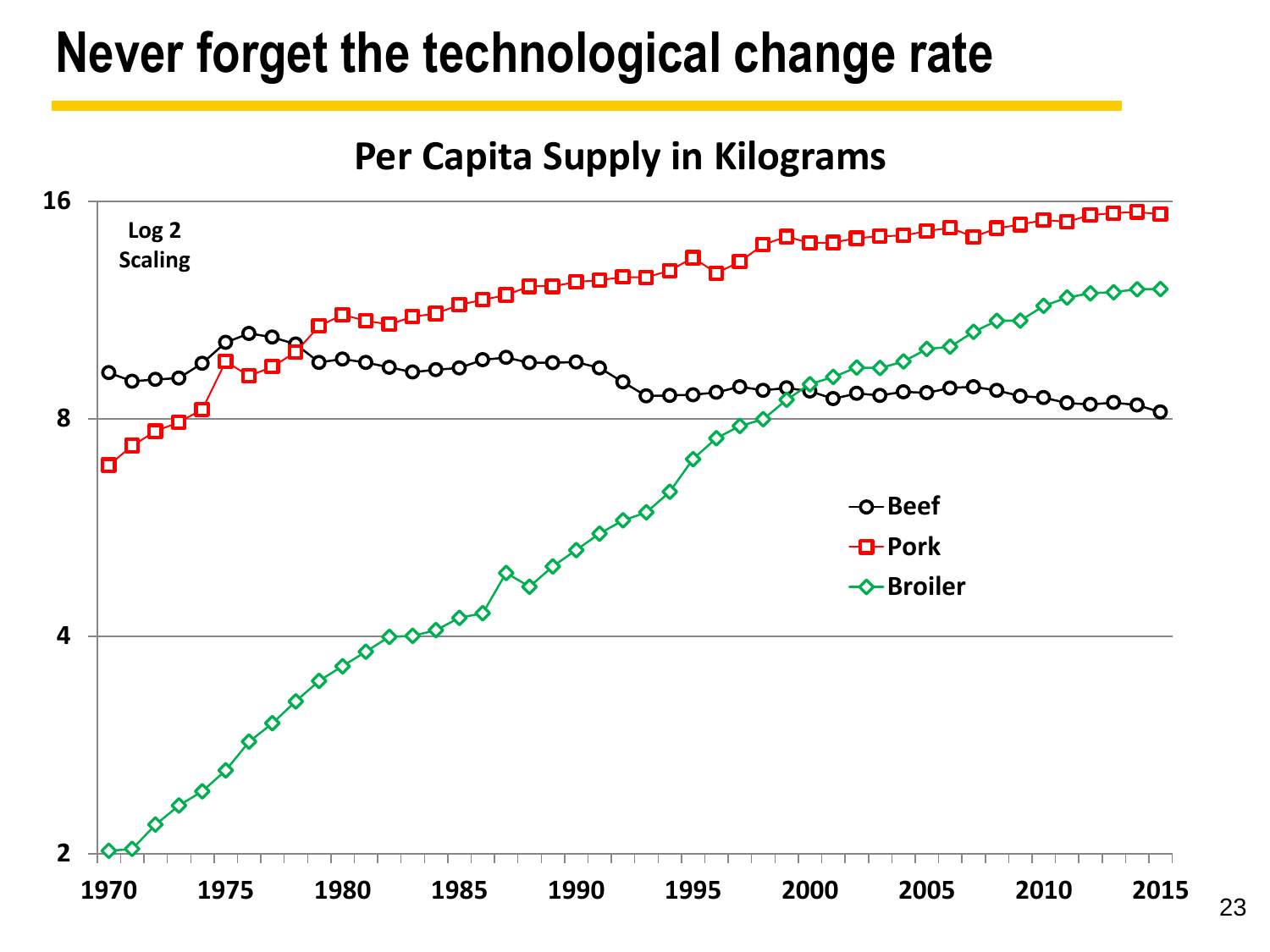# **Biofuels Changed Our World**

- **What is happening in ethanol?**
	- **Economic growth promotes recovery**
	- Their alternative pricing is dire
- **They will be slow to respond**
	- Record profits in 2014 and most of 2015
	- **Nixed models** 
		- Energy companies
		- **Farmer cooperatives**
- **Technological change**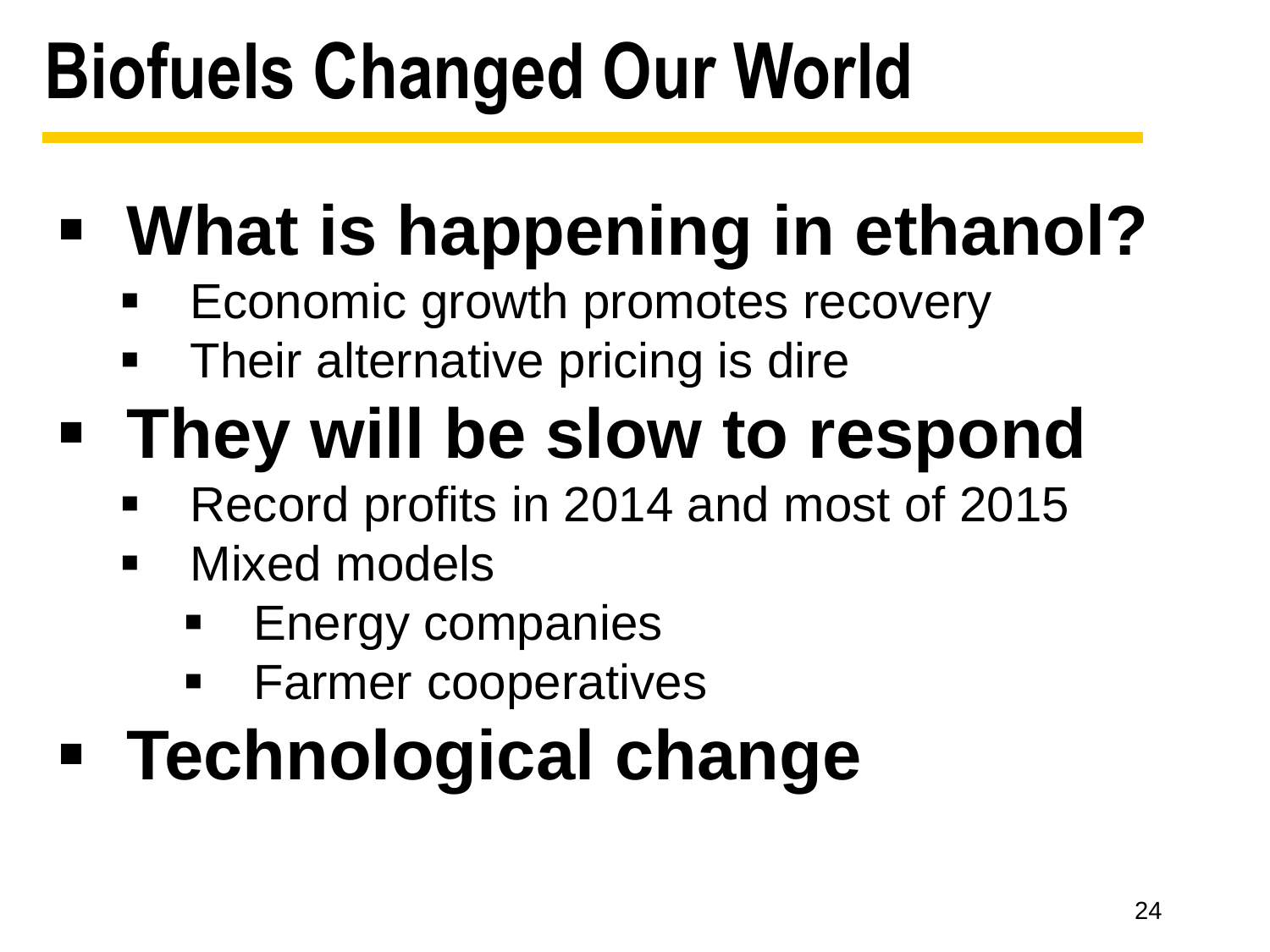### **Celebrating 100 years of wrong forecasts**

#### **Annual Corn Prices**

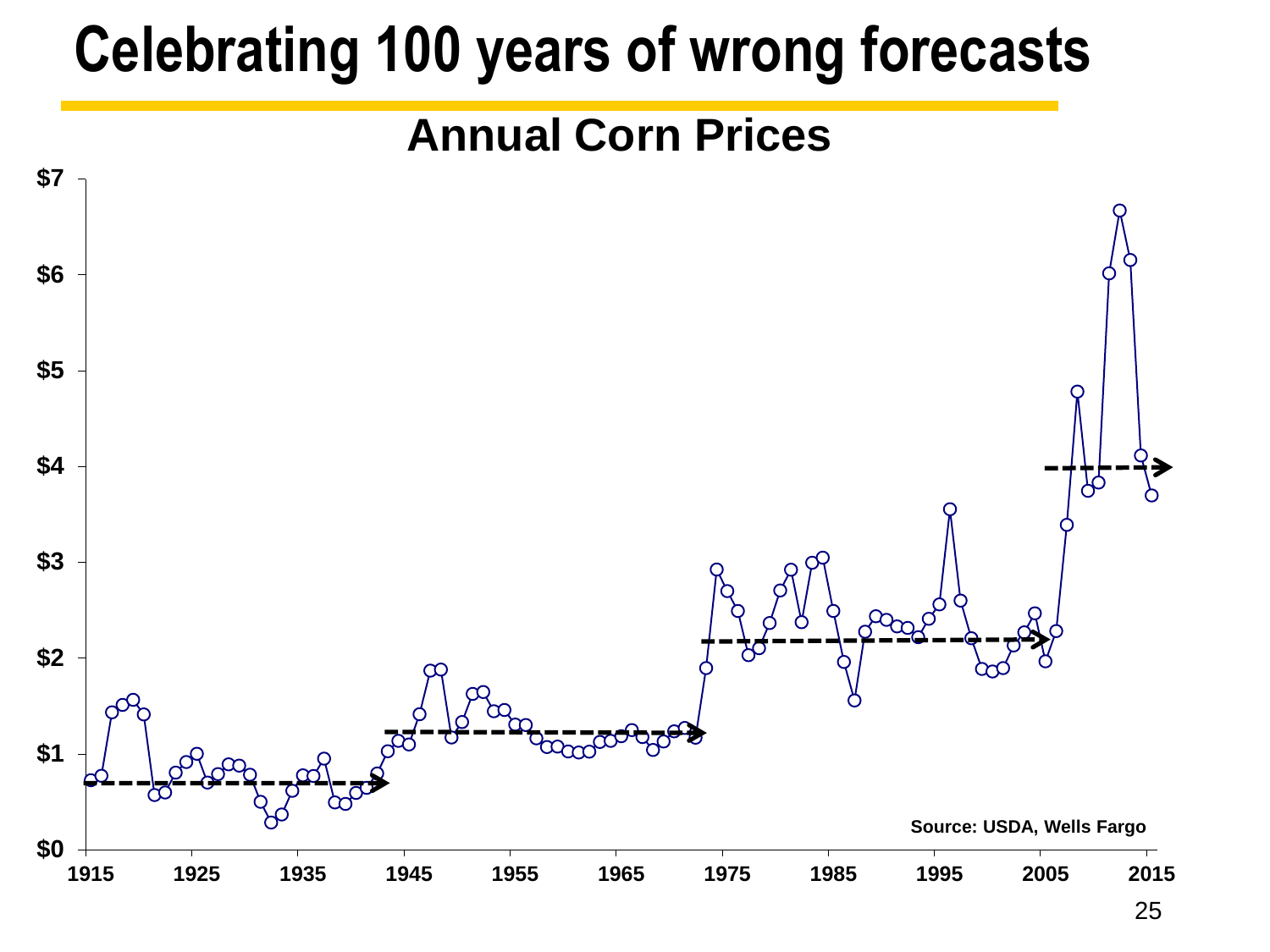## **An exercise in humility**

#### **West Texas Intermediate**

**Dollars per barrel**

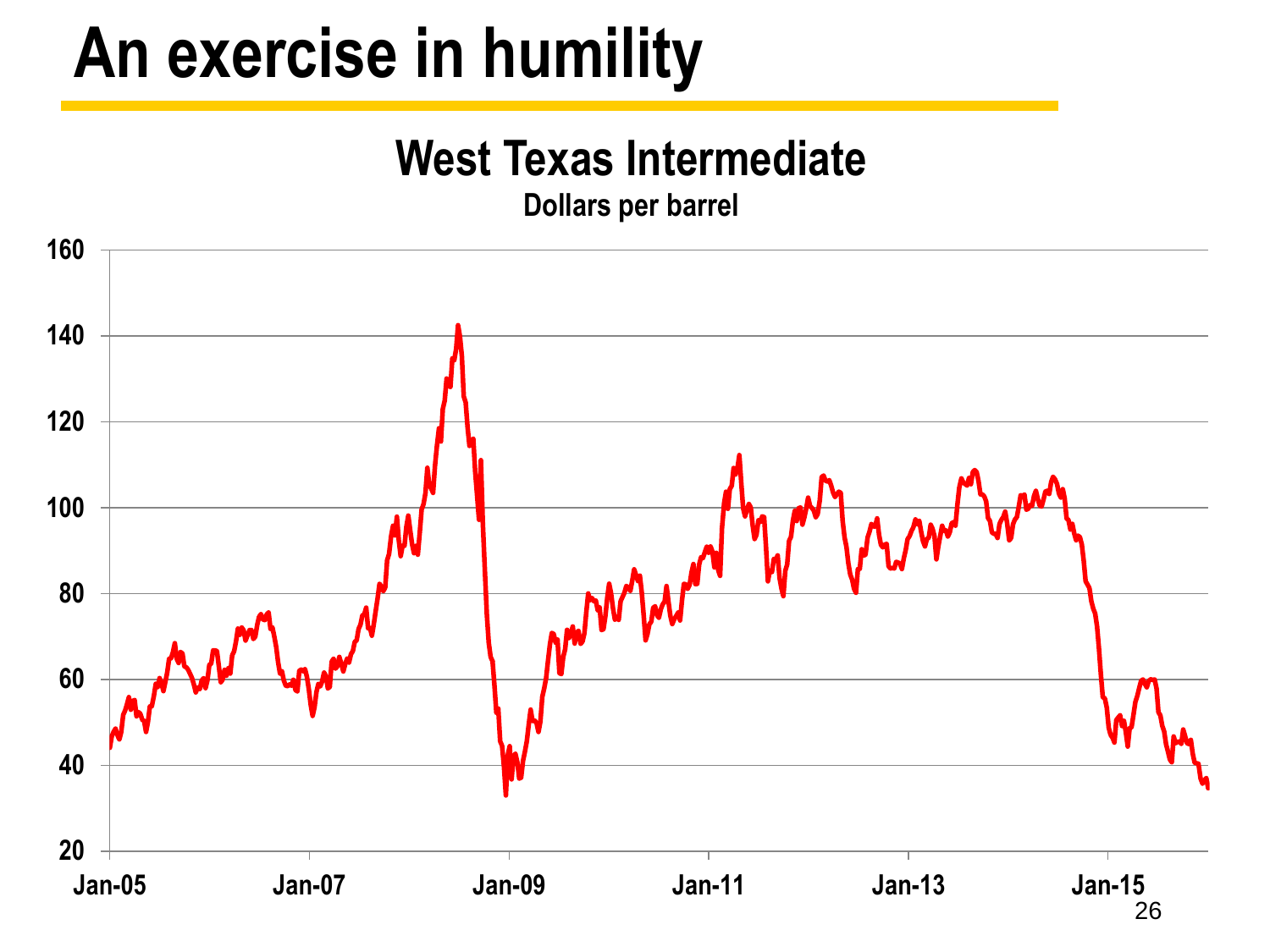## **Employment creates demand**

#### **Employment v. Labor Force**

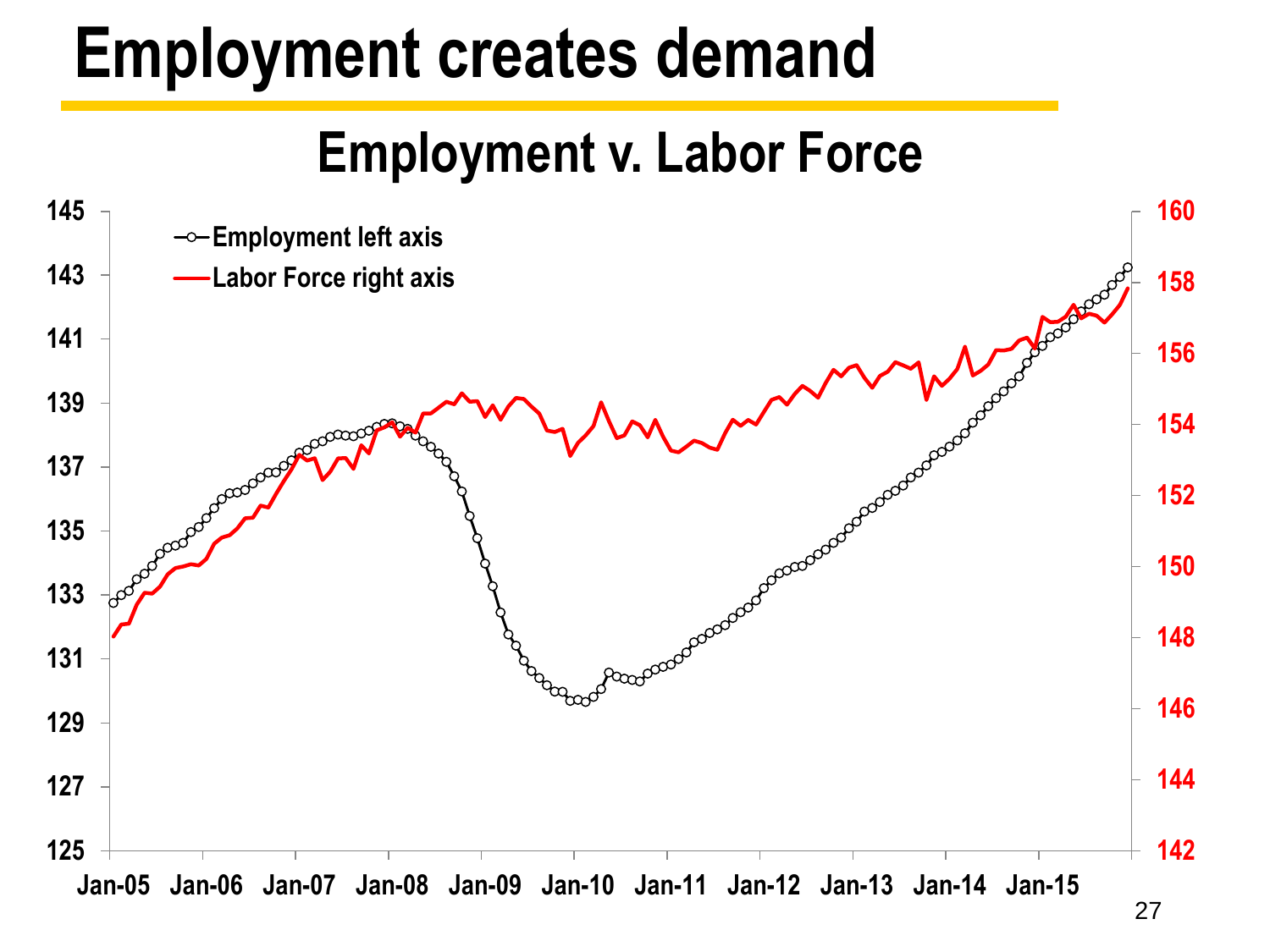### **Real gains after a decade pause**

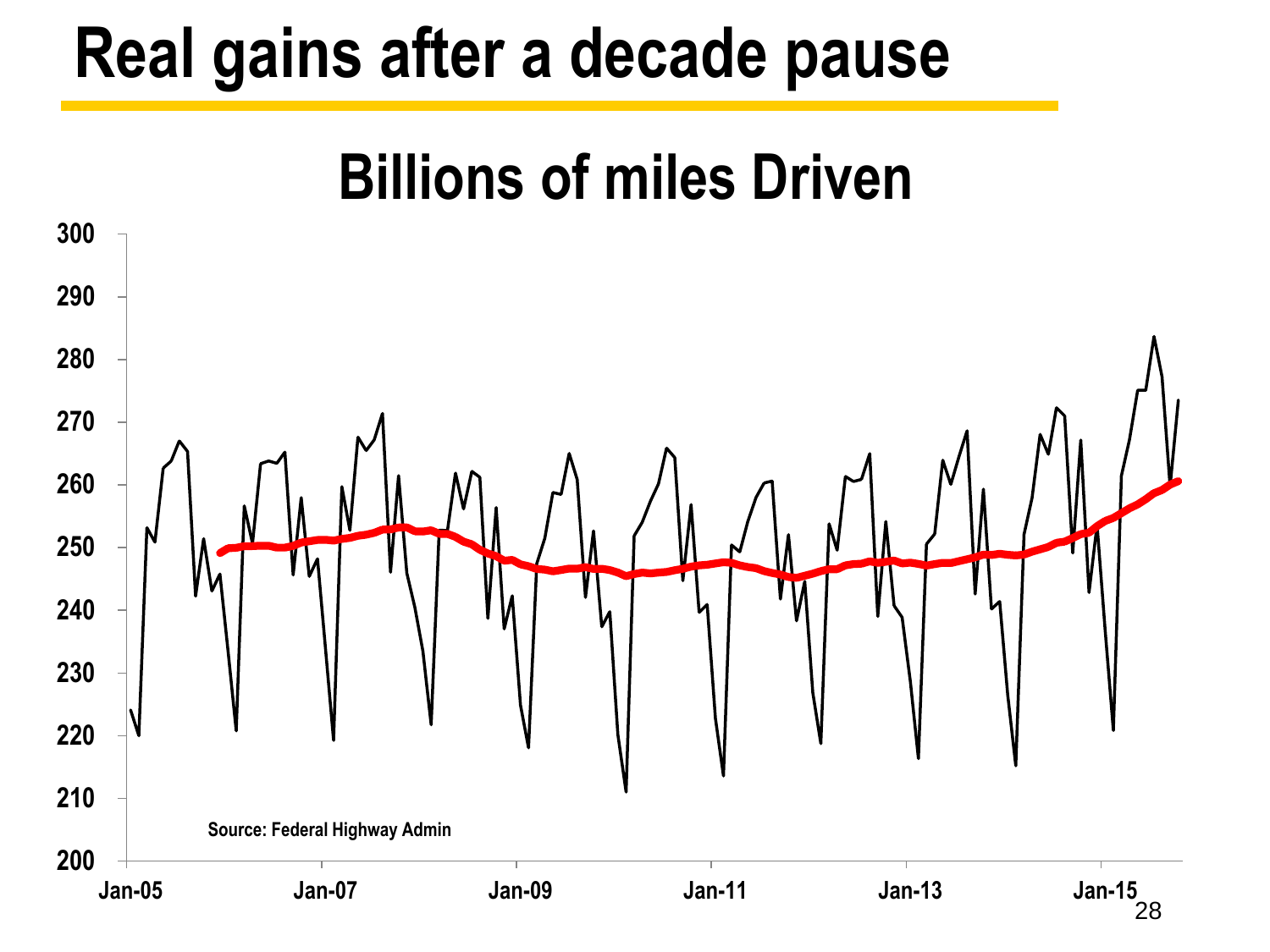### **The blend wall exists**

**Gasoline and Ethanol Utilization**

**Millions of barrels**

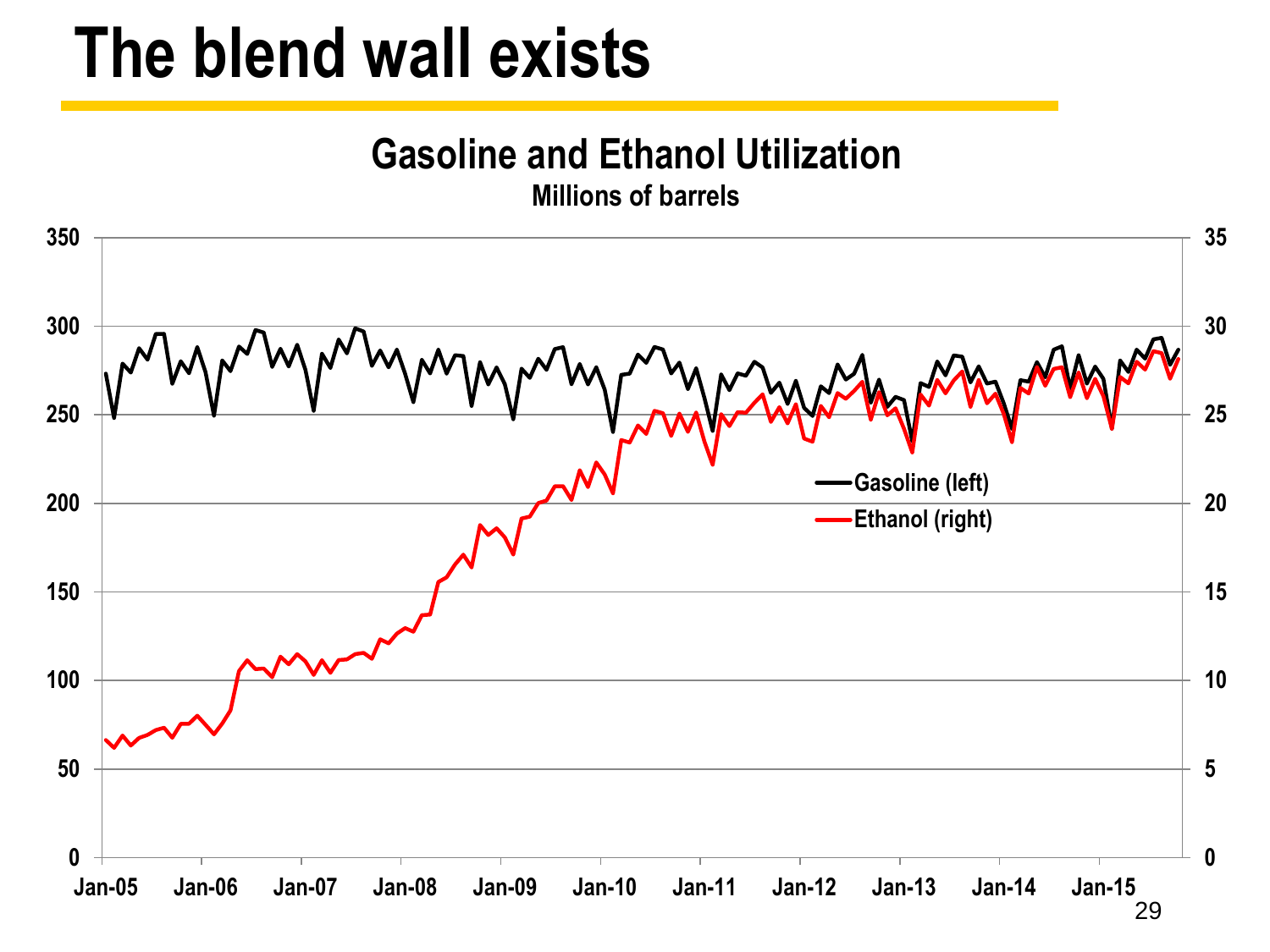### **Ethanol has too much of a premium**

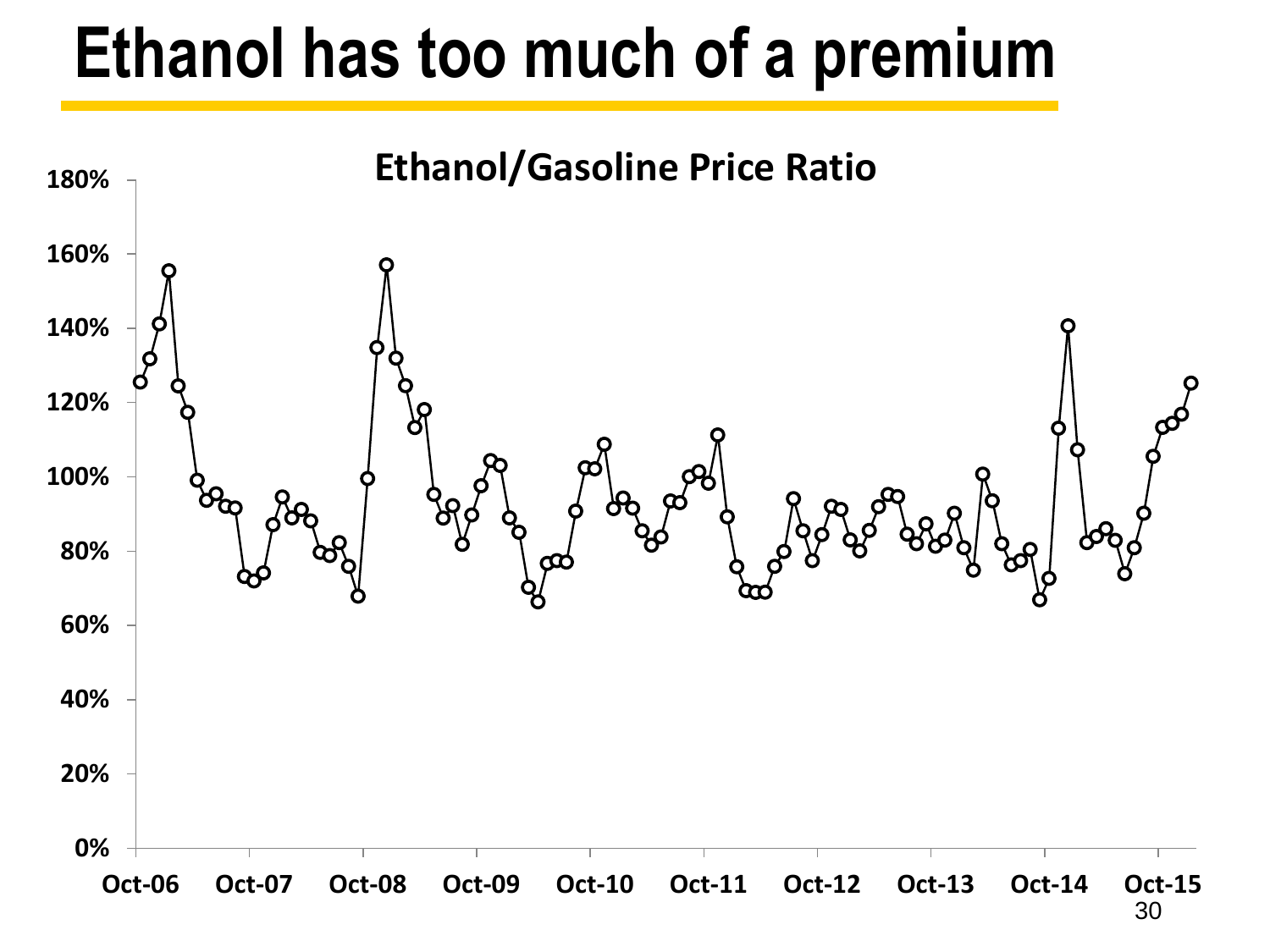## **No discipline till the cash runs out**